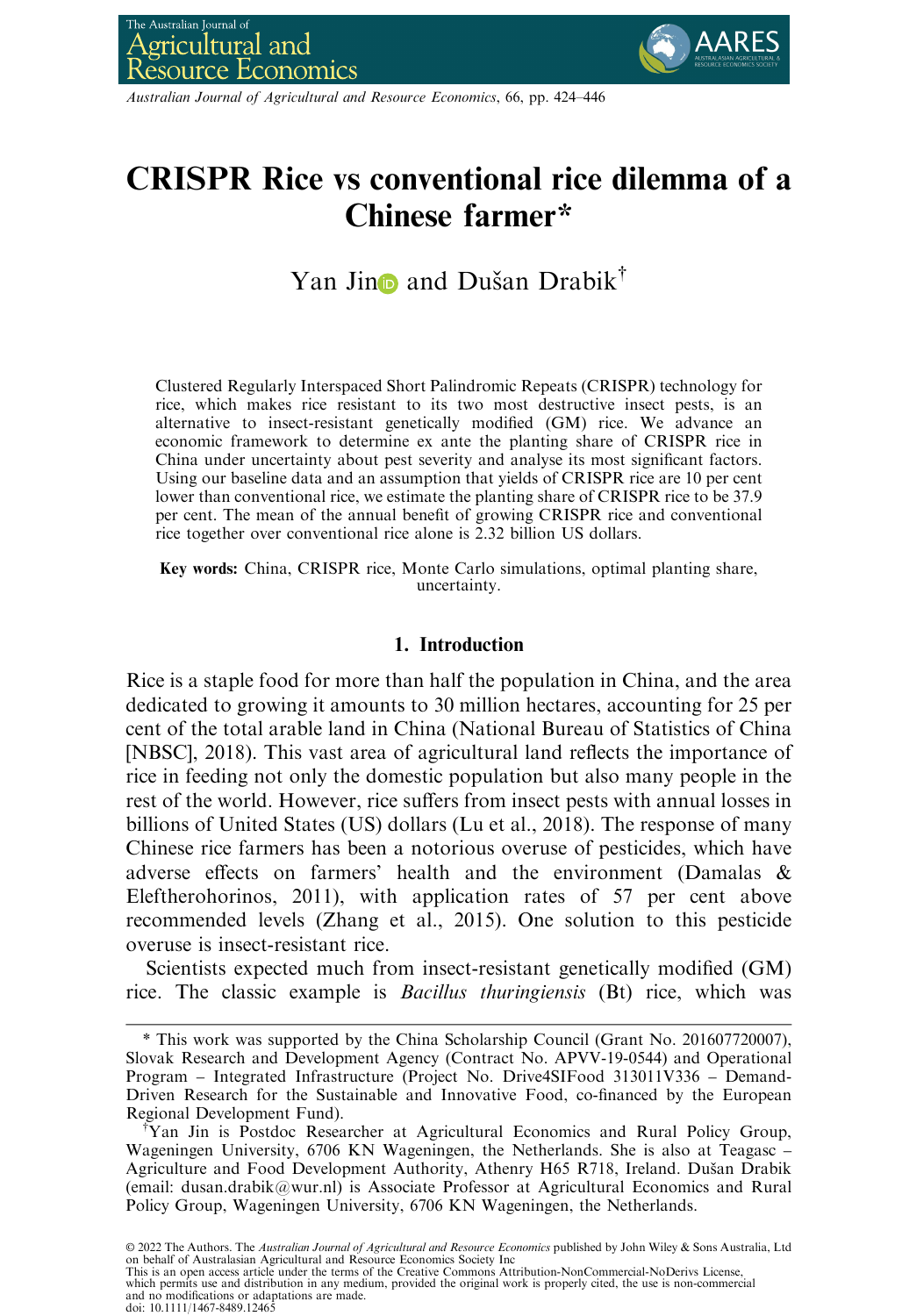developed in the 1990s and received biosafety certificates in 2009. However, for political reasons, its commercialisation in China has been postponed. To date, Bt rice is not grown in any country in the world (Jin et al., 2019), although it has been approved for imports and consumption by the US Food and Drug Administration (FDA) (2018).

Recent advances in genome editing using the CRISPR/Cas9 for rice technology (Lu et al., 2018) present an alternative to insect-resistant GM rice. Genome editing enables scientists to edit or modulate deoxyribonucleic acid (DNA) sequences at particular locations in the genome. CRISPR/Cas9 is short for Clustered Regularly Interspaced Short Palindromic Repeats and CRISPR-associated protein 9, which can be guided to specific locations within complex genomes (Hsu et al., 2014). In 2018, Chinese scientists developed CRISPR rice by suppressing the biosynthesis of serotonin (a neurotransmitter in mammals) induced by insect infestation in rice (Lu et al., 2018). This suppression confers resistance to planthoppers and stem borers, the two most destructive insect pests of rice (Chen et al., 2011). Compared to GM rice, CRISPR rice<sup>1</sup> has a higher chance of making it to market because it is indistinguishable from rice developed by traditional breeding techniques, such as hybrid and conventional breeding, because no new genes are added (Lu et al., 2018). In fact, a mutation producing a gene structure similar to that of CRISPR rice can also occur in nature (Carlin, 2011; Lu et al., 2018). Some countries, such as the United States, plan not to consider CRISPR rice a GM product at all (US Department of Agriculture [USDA], 2018), and it will thus not need to be labelled once commercialisation is permitted. In China, however, whether CRISPR products will be regulated as GM products is under discussion.

There is a growing literature on CRISPR rice strains with different traits. Apart from insect-resistant CRISPR rice (Lu et al., 2018) on which our study is based, Wang et al. (2016) developed CRISPR rice with enhanced blast resistance. Four genes known as regulators of grain number, panicle architecture, grain size and plant architecture have been targeted (Li et al., 2016). Sun et al. (2016) also developed herbicide-tolerant rice with CRISPR technology.

CRISPR technology can contribute to meeting increasing global demand for food and facing global environmental challenges by revolutionising plant breeding (Cao, 2018). It can arguably produce results identical to conventional methods in a much faster, less costly and more predictable manner (Cao, 2018). However, the nature-identical modifications blur the boundary between nature and technology, which calls for a rethinking of regulatory approaches regarding to preferences of consumers, food ethics and governance (Bartkowski et al., 2018). Therefore, China's regulation of CRISPR

<sup>&</sup>lt;sup>1</sup> There are different types of CRISPR rice with different traits, such as herbicide-tolerant and blast-resistant. In this paper, however, 'CRISPR rice' specifically refers to the insectresistant CRISPR rice developed by Lu et al. (2018).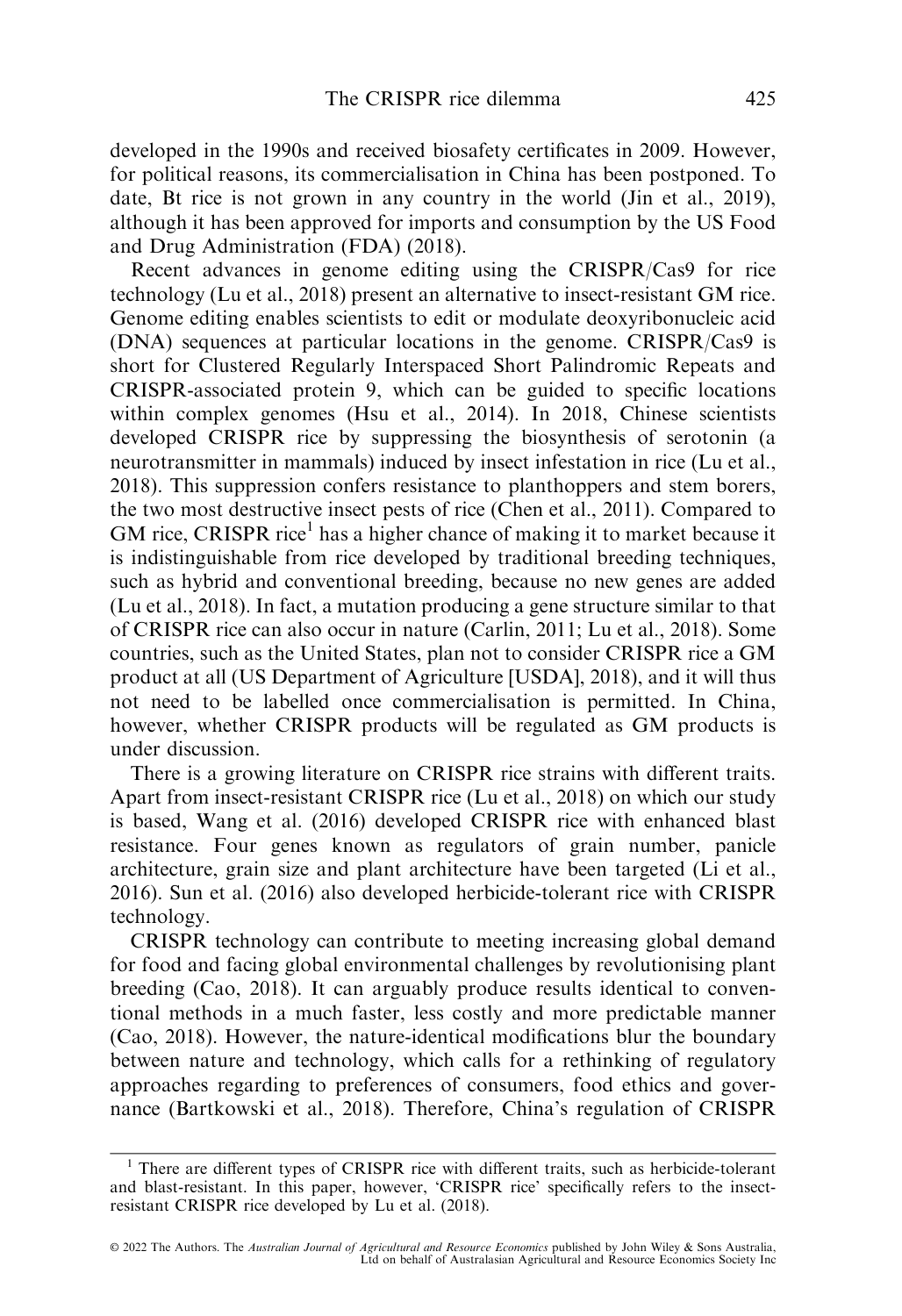rice is crucial to this highly contested and controversial societal issue with the potential to significantly affect the social welfare of various rice stakeholders.

Because the commercialisation of insect-resistant GM rice is not allowed in China, the role of CRISPR rice is important because it possesses insect resistance (similar to GM rice) and may be regulated as a non-GM product. Compared to conventional rice, CRISPR rice with no insect pests in lab trials produces an approximately 36 per cent lower yield (Lu et al., 2018). When there are insect pests, the relative yield is ambiguous, however, meaning that partly planting CRISPR rice would be advisable only if CRISPR rice outperformed conventional rice in resistance to insect pest damage.<sup>2</sup> This trade-off indicates an optimal planting share for CRISPR rice, which is precisely the area of the debate to which this paper contributes.

The objective of our ex ante study is to determine the optimal planting share of CRISPR rice from the perspective of a representative farmer (i.e. not considering any environmental externalities of her actions) and to analyse which exogenous factors have the greatest effects on that share. We do so by developing a microeconomic model of a rice farmer who decides the allocation of her land into conventional and CRISPR rice under uncertainty of insect pest severity and considering yield differentials. An essential contribution of our work is to quantify the value of including the CRISPR rice into the farmer's production process compared to conventional rice alone. The theoretical framework we advance enables simulating counterfactuals for evaluating the influence of future actions of the Chinese government regarding CRISPR rice.

Our contribution to the existing and growing literature on CRISPR rice is economically assessing its market potential considering uncertainty about insect pest severity and providing a framework to assess the influence of its factors. For example, Vyska et al. (2016) investigated the trade-off between disease resistance and crop yield in a biological model but did not consider its economic implications. Bartkowski et al. (2018) discussed the economic, ethical and policy implications of CRISPR technology due to the fact that CRISPR crops blur the boundary between nature and technology and result in non-traceability of modifications. However, they did not go into the details about market potential and determinants of the optimal share. Our results have implications for at least three groups of market agents in China. First, farmers (through information campaigns) could use them to decide whether to plant CRISPR rice and, if so, how much. Second, policymakers can use the results as a point of departure to work out the contours of future policies and regulations regarding CRISPR technology and managing uncertainty over market effects due to potentially severe insect pest outbreaks. Third, seed developers and pesticide suppliers will be directly affected by the future share of CRISPR rice in the total land area dedicated to rice production and the determinants of the optimal share.

<sup>2</sup> Partial adoption of CRISPR rice instead of full adoption is most likely because there will always be some farmers who choose not to adopt the new technology.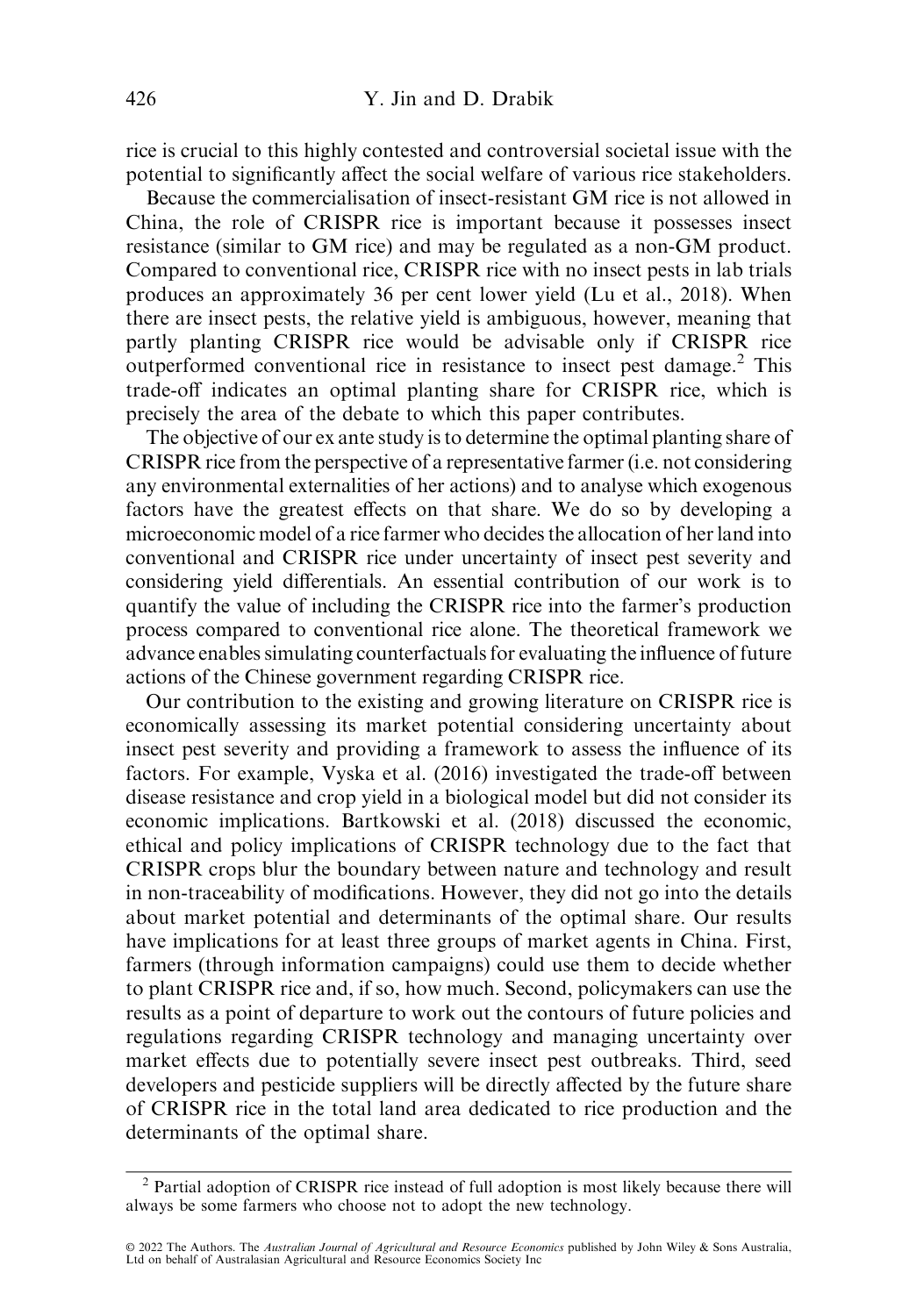#### 2. A model

Consider a representative price-taking farmer who grows both CRISPR rice (indexed by  $i = C$ ) and conventional rice  $(i = V)$  on separate fields. The separation assumption reflects the need for different pesticide application rates as well as possible segregation costs implied by the country's regulatory framework. The total area of CRISPR rice is  $L<sub>C</sub>$  and conventional rice  $L<sub>V</sub>$ . The farmer uses all available land for rice  $(\overline{L})$ , which is fixed in a given year, implying  $L_C + L_V = \overline{L}$ . Although rice can be harvested twice a year depending on climatic conditions and geographical location (Peng et al., 2009), our farmer harvests only once. This assumption does not affect our empirical results, as we use annual aggregate production data for China.

Before planting rice, the farmer faces uncertainty over pest severity. To maintain tractability, we assume two states of nature (indexed by j): a severe state  $(j = S)$  associated with a pest outbreak and a less severe state  $(j = N)$ , in which the pest occurrence is weak.<sup>3</sup> The probability of the severe state is q, and the probability of the less severe state is  $1 - q$ .

Farmers typically apply pesticides throughout the growing season and can determine which state of nature has occurred only after a certain amount of time into the season (e.g. the harvest), after which the pest cannot cause any further damage to the yield. Therefore, we assume the farmer makes her decision about pesticide quantity to use before the uncertainty about the pest severity is revealed (similar to land allocation). The farmer will therefore choose the optimal pesticide rate  $(X_i)$  in kilograms per hectare). Because our model is static and the unit of time measurement is a year,  $X$  is the sum of pesticide amounts applied per hectare per year. CRISPR rice is insectresistant, so the intensity of pesticide use for CRISPR rice is lower than for conventional rice (Lu et al., 2018); that is,  $X_C < X_V$ .

In either scenario, the farmer derives her revenues from selling CRISPR and conventional rice, whose production critically depends on the rice yield. Let  $Y_i$  denote the yield of rice type i in the absence of pest damage (i.e. in the extreme case when the pest intensity is zero). These yields correspond to points a and b in Figure 1. In a controlled laboratory environment,  $Y_C$  is significantly lower than  $Y_V$  (e.g. Lu et al. [2018] reported a 36 per cent difference. The market experts we communicated with argued the farmers would accept a maximum difference of 10 per cent; hence, this is the value we used in the numerical part of the model). As pest intensity increases, the yields of both rice types decline. However, because CRISPR rice is insect-resistant, the yield decline will be slower (depicted by the flatter curve in Figure 1) than for conventional rice.

Consider a pest intensity threshold below which the damage is considered less severe and above it is severe. Lacking empirical data, we assume this

<sup>&</sup>lt;sup>3</sup> In reality, the severity of the pest damage would be a random variable with a continuous distribution. Because pesticide use is not the focus of this paper, however, we model the severity as a binary variable.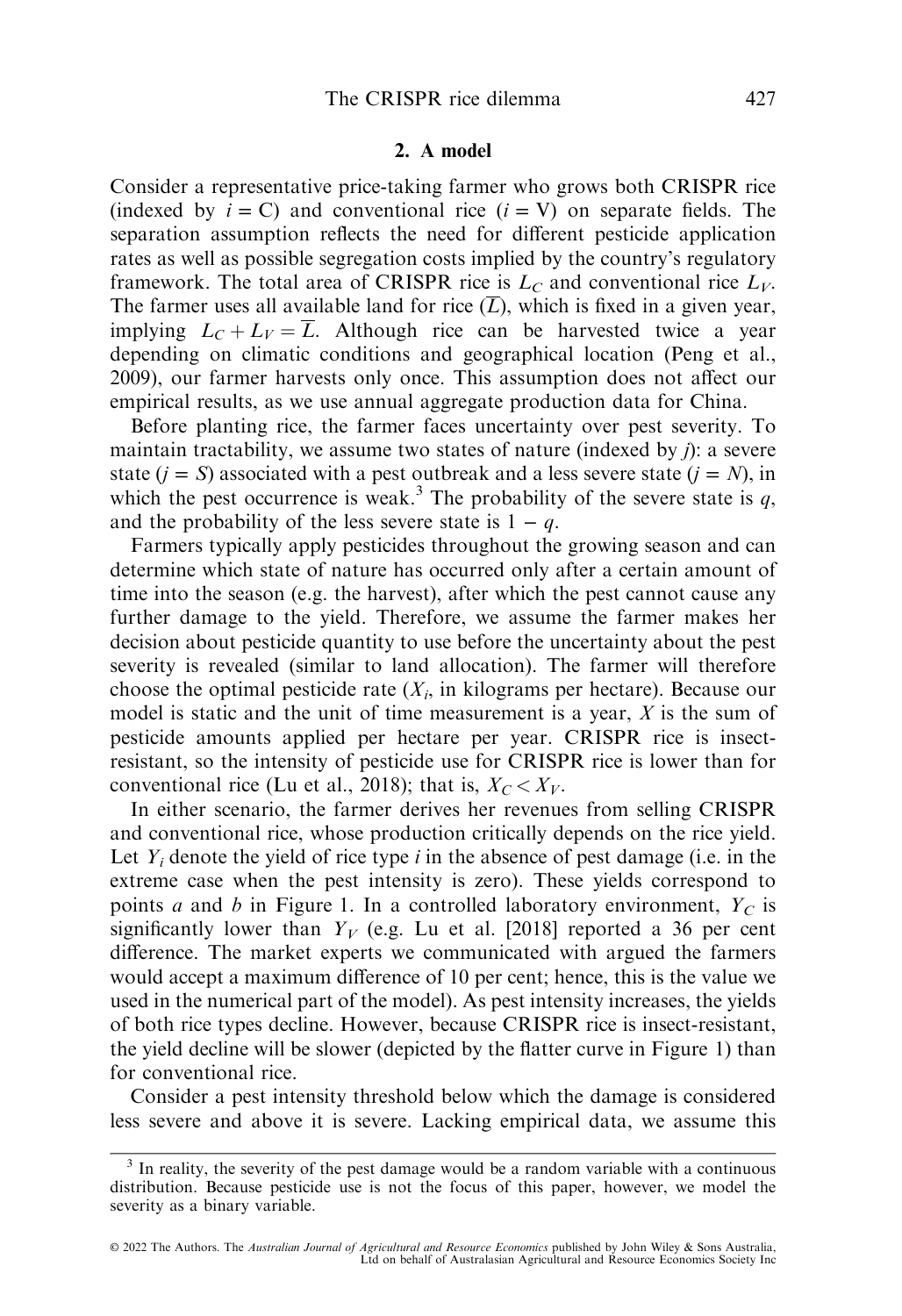

Figure 1 Pest intensity and rice yield under no pest abatement.

threshold is to the right of point  $c$ —the intersection of the two yield curves. This is not likely a strong assumption given the insect resistance of CRISPR rice, which brakes the yield decline with respect to pest intensity. The yield of CRISPR rice is higher than the yield of conventional rice in the severe pest scenario, but the outcome does not necessarily reverse in the less severe scenario. Only when pest intensity is between points  $a$  and  $c$  is the yield of CRISPR rice lower than that of conventional rice.

Denote  $\alpha_i \in (0, 1)$  as the proportion of the maximum yield left after the severe pest damage given no damage abatement actions. The yield loss is then  $(1 - \alpha_i) Y_i$ . CRISPR rice has a higher percentage of yield left than<br>conventional rice, because it is insect-resistant implying that conventional rice because it is insect-resistant, implying that  $0 < \alpha_V < \alpha_C < 1$ . The farmer can take precautionary measures and apply pesticides to reduce potential loss. Following Lichtenberg and Zilberman (1986), we denote  $G_i(X_i)$  as the abatement function for rice type i in state j. It measures the share of the potential loss that can be averted. More specifically,  $G_i(X_i) = 1$  denotes the complete eradication of the destructive capacity, and  $G_i(X_i) = 0$  represents zero elimination of the loss. The actual yield of rice type *i* in state *j* can thus be written as  $\alpha_i Y_i + G_j(X_i)(1 - \alpha_i)Y_i$ . With this yield, we can write the production of rice type *i* in state *i* as we can write the production of rice type  $i$  in state  $j$  as

$$
Q_{ij} = \left[ \alpha_i Y_i + G_j(X_i)(1 - \alpha_i) Y_i \right] L_i \tag{1}
$$

The price of a pesticide is *m* dollars per kilogram. The cost related to pesticide use for CRISPR and conventional rice is proportional to the planted area:  $mX<sub>C</sub>L<sub>C</sub>$  and  $mX<sub>V</sub>L<sub>V</sub>$ .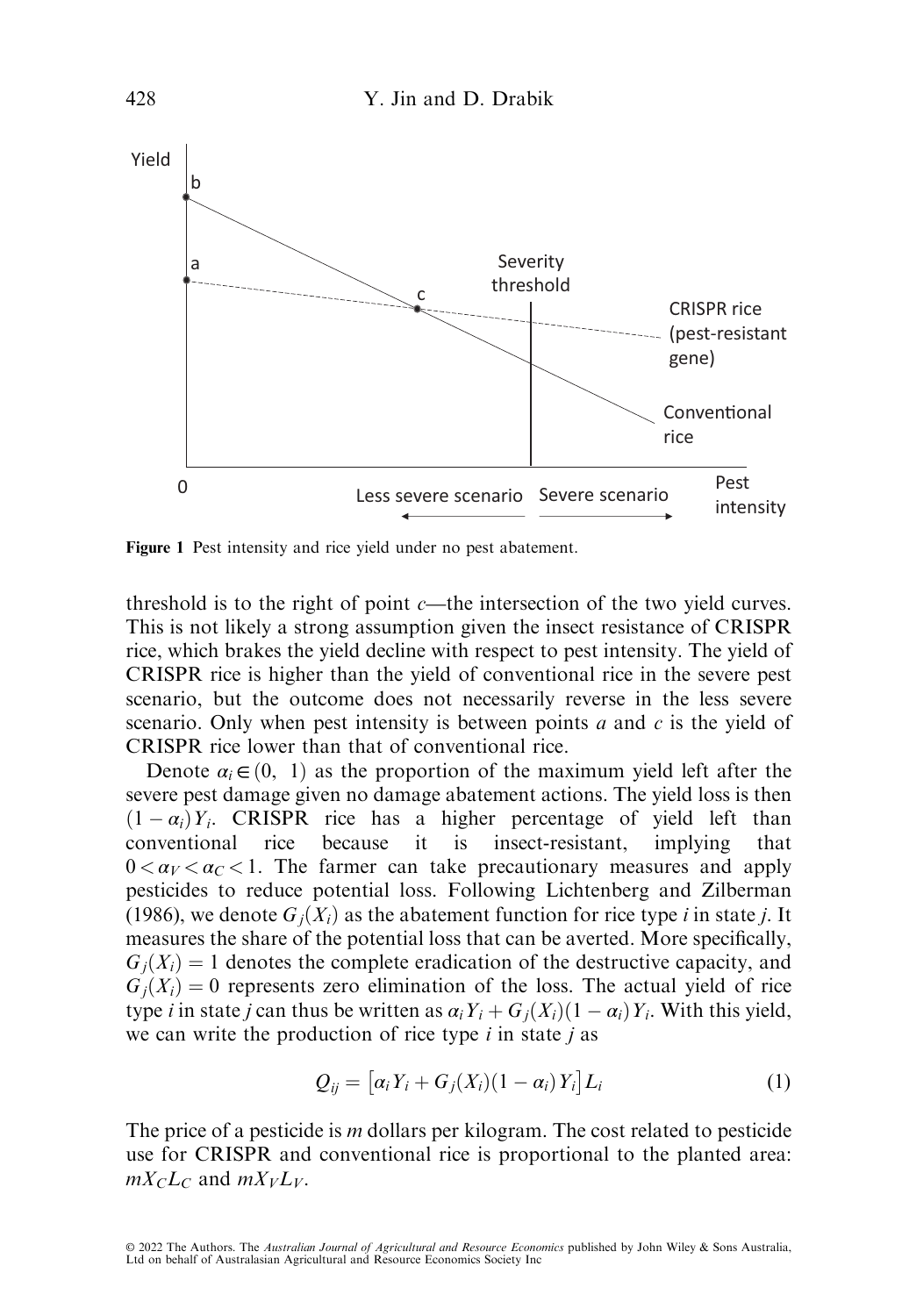Because the previous literature has documented monopolistic power in the markets for genetically modified seeds (e.g. Dillen et al., 2009), we single out the cost of rice seed. Denoting  $s_V$  as the cost of conventional seed per hectare and  $\delta$  as a percentage by which the monopolist charges more for CRISPR seed compared to the market price of conventional seed, the cost per hectare of CRISPR seed is  $s_C = (1 + \delta)s_V$ . This is the simplest representation of monopolistic pricing of CRISPR seed that is also in line with the price-taking behaviour of the representative farmer that we maintain throughout the paper. It implies that the farmer knows that the monopolist charges more for CRISPR seed than does the (competitive) market for conventional rice but is unaware of the relation between  $\delta$  and  $L_c$ . We vary parameter  $\delta$  in the Monte Carlo simulations below, thus investigating the effects of the degree of market power on the optimal planting area of CRISPR rice.

Other costs related to the production of CRISPR rice are aggregated in the non-linear term  $AL_{\mathcal{C}}^{\epsilon}$ , which consists of two parts: first, the cost of fertiliser, machinery and other costs and, second, strictly convex (in land) segregation cost related to the production of CRISPR rice that the farmer faces as a result of the national regulatory framework. The strict convexity of the nonlinear part of the CRISPR rice cost is represented by the parameter  $\epsilon > 1$ , which represents the elasticity of the other cost with respect to the planted area of CRISPR rice (e.g. the larger the area under CRISPR rice, the more efforts the farmer must spend to ensure the two types of rice are segregated to prevent gene flow).<sup>4</sup> The positive parameter  $\vec{A}$  is determined at the calibration stage. The farmer does not incur segregation costs for conventional rice; therefore, all other costs for conventional rice are captured in the constant cost per hectare,  $\varphi$ <sup>5</sup>. The values of parameters A and  $\varphi$  depend on the state of nature (e.g. more labour and energy costs are likely necessary in the severe pest state). The total production cost in state  $j(c_i)$  can then be expressed as.

$$
c_j = mX_C L_C + s_C L_C + A_j L_C^{\epsilon} + (mX_V + s_V + \varphi^j)L_V
$$
 (2)

<sup>4</sup> Gene flow is an inevitable natural process (Lu and Snow, 2005) and may cause spatial externalities (Ceddia et al., 2011). CRISPR rice is a self-pollinating plant, but cross-pollination of rice in a field can occur at relatively low rates. In addition, pollen-mediated gene flow of CRISPR rice is expected to disperse to nearby wild, weedy relatives (Lu and Snow, 2005). Therefore, segregation of CRISPR rice is necessary and might be expensive when the planting area is large (Gruère et al., 2011).

 $\frac{5}{5}$  It could be argued that other costs are also non-linear with respect to land use. For example, if rice production were expanded to previously unused lands or hillier areas, the cost would likely rise more than proportionally. However, we assume the total area devoted to rice is fixed at  $\overline{L}$ , making these considerations less of a concern. In the past ten years, the total rice planting area in China has been hovering around 30 million hectares (NBSC, 2018).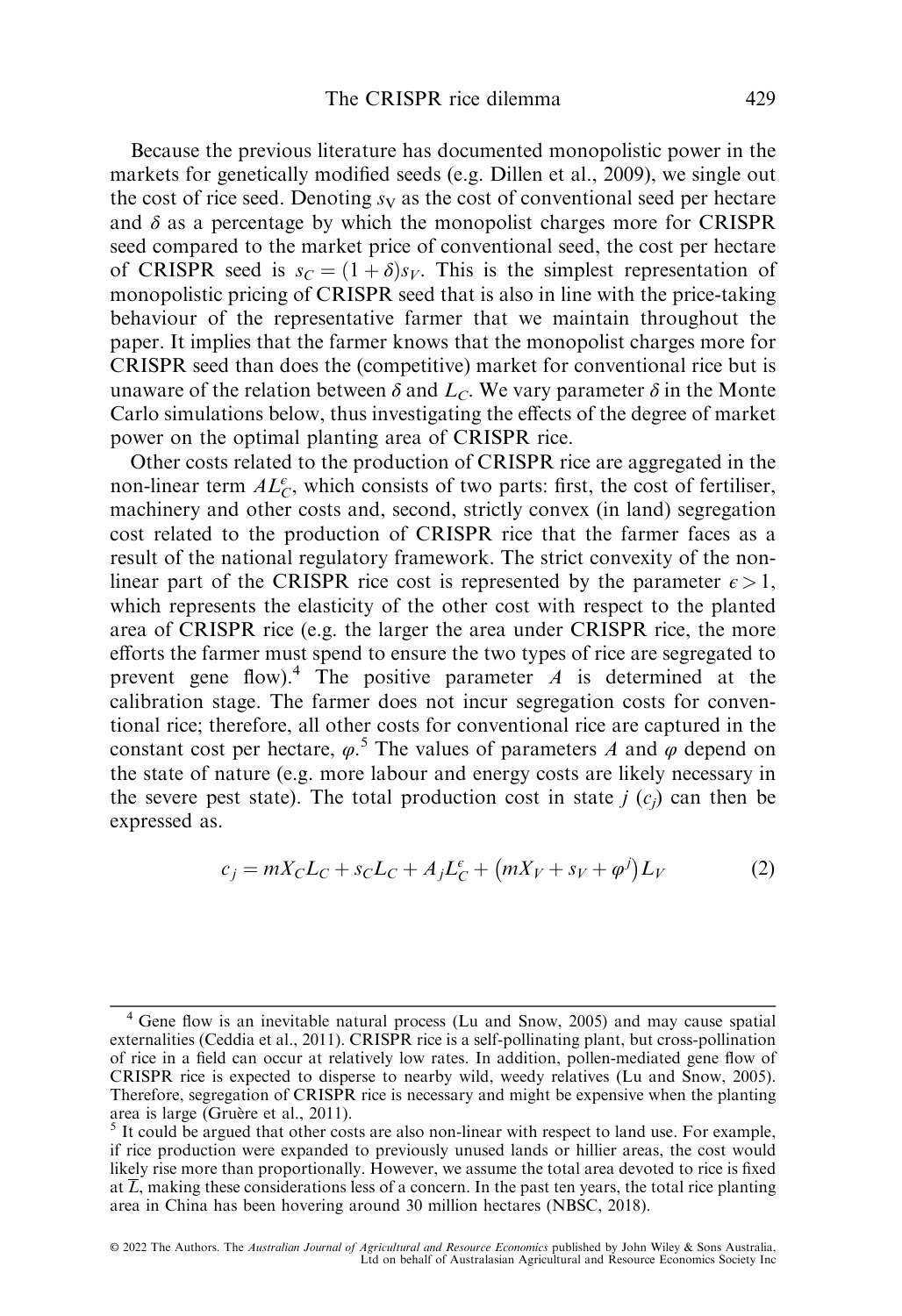Denoting the market price of rice type *i* as  $p_i$ , the farmer's profit in state *j* is.

$$
\pi_j = p_C Q_{Cj} + p_V Q_{Vj} - c_j \tag{3}
$$

Following previous empirical studies on the behaviour of Chinese farmers (e.g. Chen et al., 2018; Jin et al., 2017; Liu, 2013), we model the representative farmer as a risk-averter with a strictly concave Bernoulli utility function  $u(\pi)$ . The farmer maximises the expected utility  $(EU)$  by choosing the optimal area of land for CRISPR rice  $(L_C)^6$  and pesticide rates  $X_C$  and  $X_V$ :

$$
\max_{\{L_C, X_C, X_V\}} EU = qu(\pi_S) + (1 - q)u(\pi_N)
$$
 (4)

The optimal values for  $L<sub>C</sub>$ ,  $X<sub>C</sub>$  and  $X<sub>V</sub>$  satisfy the first-order conditions.

$$
\frac{\partial EU}{\partial L_C} = q \frac{du}{d\pi_S} \frac{\partial \pi_S}{\partial L_C} + (1 - q) \frac{du}{d\pi_N} \frac{\partial \pi_N}{\partial L_C} = 0
$$
\n(5)

$$
\frac{\partial EU}{\partial X_C} = q \frac{du}{d\pi_S} \frac{\partial \pi_S}{\partial X_C} + (1 - q) \frac{du}{d\pi_N} \frac{\partial \pi_N}{\partial X_C} = 0
$$
\n(6)

$$
\frac{\partial EU}{\partial X_V} = q \frac{du}{d\pi_S} \frac{\partial \pi_S}{\partial X_V} + (1 - q) \frac{du}{d\pi_N} \frac{\partial \pi_N}{\partial X_V} = 0 \tag{7}
$$

Finally, the optimal planting share of CRISPR rice ( $\rho$ ) is equal to  $\rho = L_C/\overline{L}$ .

#### 3. Specific functional forms

Two general functions from the model outlined above need to be specified to make the model empirically operational: the abatement function  $G(X)$  and the Bernoulli utility function  $u(\pi)$ . Several possible functional forms capture the requisite properties of the abatement function (i.e. it monotonically increases in  $X$ , and its values are between zero and one). In the empirical part of the paper, we use the exponential function  $G_j(X_i) = 1 -$ <br>requires only one parameter  $[1 \in (0, 1)]$  to be calibrated in  $-e^{-\lambda_j X_i}$ , which requires only one parameter  $[\lambda_j \in (0, 1)]$  to be calibrated in each state of nature (Lichtenberg & Zilberman, 1986)<sup>7</sup> The higher the parameter the nature (Lichtenberg  $\&$  Zilberman, 1986).<sup>7</sup> The higher the parameter, the faster the abatement function approaches its maximum. For a given pesticide application rate  $(X)$ , the effectiveness of the abatement activity is presumably higher in the less severe scenario than the severe one; that is, we require that

<sup>&</sup>lt;sup>6</sup> The area of conventional rice can readily be determined as  $\overline{L} - L_C$ .

 $<sup>7</sup>$  Apart from requiring only one parameter to calibrate, the exponential specification is also</sup> consistent with our baseline data in that it yields the optimal area of CRISPR rice that lies between zero (lower bound) and the total land endowment (upper bound). We also checked the Weibull specification for the damage abatement function,  $\hat{G} = 1 - e^{-X^2}$ , which also depends only on one parameter. It however, did not result in an economically feasible solution as the only on one parameter. It, however, did not result in an economically feasible solution as the calibrated area of CRISPR rice was more than the total land endowment.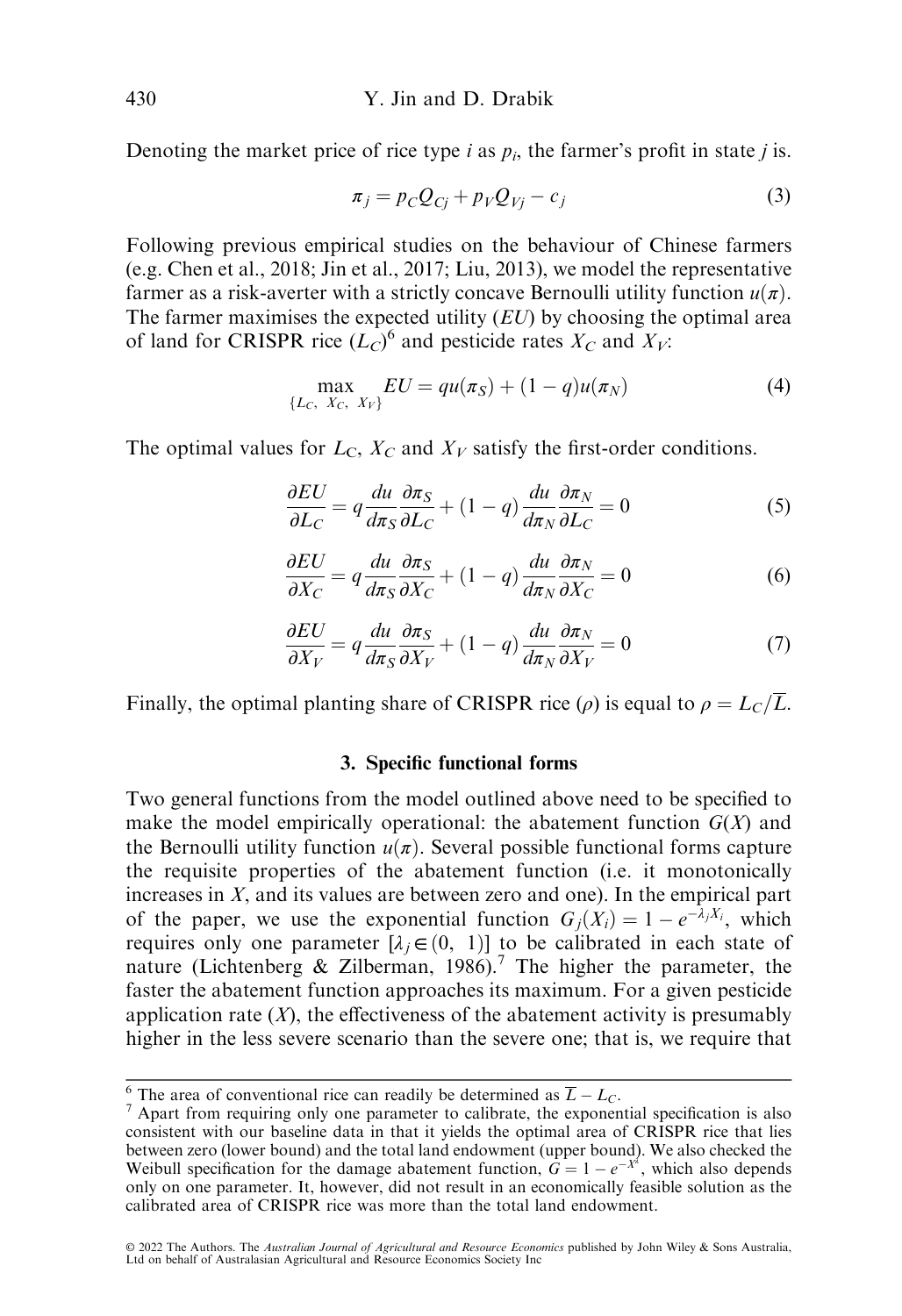

**Figure 2** Output damage abatement functions for severe  $(S)$  and less severe  $(N)$  scenarios. [Colour figure can be viewed at [wileyonlinelibrary.com](www.wileyonlinelibrary.com)]

 $1 - e^{-\lambda_N X} > 1 - e^{-\lambda_S X}$ , which implies  $\lambda_S < \lambda_N$ . Figure 2 illustrates the implication of this condition: the curve corresponding to the share of loss abated in  $-e^{-\lambda_N X} > 1 - e^{-\lambda_S X}$ , which implies  $\lambda_S < \lambda_N$ . Figure 2 illustrates the implicathe less severe scenario is above the curve for the severe scenario for any pesticide application rate.

Regarding the Bernoulli utility function, we assume it takes the exponential form  $u(\pi) = -e^{-r\pi}$ . This is a popular functional form in the empirical<br>literature on uncertainty (e.g. Bodnar, et al., 2018: Lu et al., 2018: Zuhair literature on uncertainty (e.g. Bodnar, et al., 2018; Lu et al., 2018; Zuhair et al., 1992). It has only one parameter (r), which represents constant absolute risk aversion. This is convenient because, by changing this parameter in the sensitivity analysis later, we can investigate the influence of (constant absolute) risk aversion of the farmer on the model outcomes of interest. Moreover, the parsimony of this function regarding the number of parameters reduces data needs when calibrating our model.

## 4. Data and model calibration

Data in this study come from the literature on CRISPR and conventional rice, in which Table 1 summarises together with the sources. Where the data on CRISPR rice are not available (e.g. pesticide application rate and cost), we use the data from Bt rice field trials (Huang et al., 2005) as a proxy, since both rice types are insect-resistant.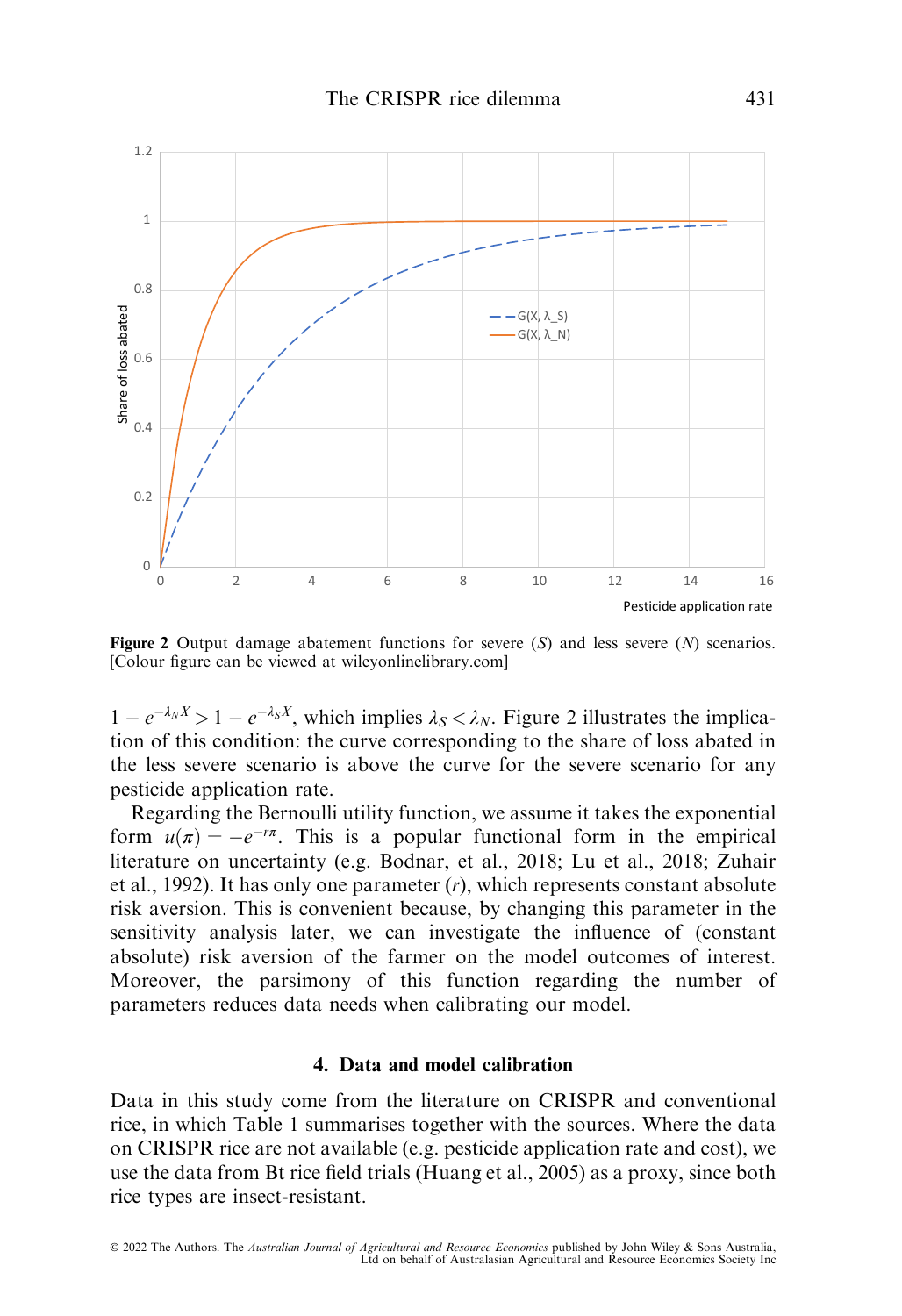| Table 1 Data and sources                                                                 |            |                   |                                                               |                |                |                                                        |
|------------------------------------------------------------------------------------------|------------|-------------------|---------------------------------------------------------------|----------------|----------------|--------------------------------------------------------|
| Parameter                                                                                | Symbol     | Baseline<br>value | Source                                                        | Minimum        | Maximum        | Source of max./min.                                    |
| Price of CRISPR rice (1000 $p_C$<br>$\frac{1}{2}$                                        |            | 0.164             | Index Mundi (2020)                                            | 0.164          | 0.356          | Historical data from 1997–<br>2006, Index Mundi (2020) |
| Price of conventional rice $p_V$<br>$(1000 \frac{5}{1001})$                              |            | 0.182             | Assumed based on Pray<br>et al. (2001)                        | 0.164          | 0.356          | Historical data from 1997-<br>2006, Index Mundi (2020) |
| Percentage of max. CRISPR<br>rice yield after the most                                   | $\alpha_C$ | 0.810             | Average of the interval<br>provided by He et al               | 0.650          | 0.970          | He et al. $(2016)$                                     |
| Percentage of max. conv.<br>rice yield after the most<br>severe insect pest damage       | $\alpha_V$ | 0.640             | Average of the interval<br>provided by Xu et al<br>(2016)     | 0.400          | 0.880          | Xu et al. (2017)                                       |
| Max. yield of CRISPR rice<br>Price of pesticide (100 \$/kg)<br>severe insect pest damage | $\sum_{C}$ | 6.975<br>0.001    | Personal communication<br>$0.9 \times Y_V$ based on<br>(2017) | 4.883<br>0.001 | 0.002<br>9.068 | 30% variation<br>30% variation                         |
| (ton/hectare)                                                                            |            |                   | communication with<br>experts                                 |                |                |                                                        |
| Max. yield of conv. rice $Y_V$<br>(ton/hectare)                                          |            | 7.750             | NBSC (2020)                                                   | 7.625          | 7.875          | Historical data from 1997-<br>2006, NBSC (2020)        |
| Total rice area (million $\overline{L}$<br>hectares)                                     |            | 28.50             | NBSC (2020)                                                   | 26.50          | 31.80          | Historical data from 1997-<br>2006, NBSC (2020)        |
| Shape parameter of the $\lambda_N$<br>abatement function under                           |            | 0.969             | Calibrated                                                    | 0.678          | 1.260          | 30% variation                                          |
| Shape parameter of the $\lambda_S$<br>abatement function under<br>weak pests             |            | 0.005             | Calibrated                                                    | 0.004          | 0.007          | 30% variation                                          |
| Parameter of other costs of A<br>CRISPR <sub>rice</sub><br>severe pests                  |            | 0.145             | Calibrated                                                    | 0.102          | 0.189          | 30% variation                                          |
| Probability of severe insect<br>pests                                                    | Φ          | 0.341             | Jiaan Cheng (2009)                                            | $\circ$        |                | Definition                                             |
| Segregation cost parameter                                                               |            | 1.500<br>0.090    | Chen et al. $(2018)$<br>Calibrated                            | 1.422<br>0.070 | 1.522<br>0.110 | Chen et al. $(2018)$<br>30% variation                  |

# 432 Y. Jin and D. Drabik

© 2022 The Authors. The *Australian Journal of Agricultural and Resource Economics* published by John Wiley & Sons Australia,<br>Ltd on behalf of Australasian Agricultural and Resource Economics Society Inc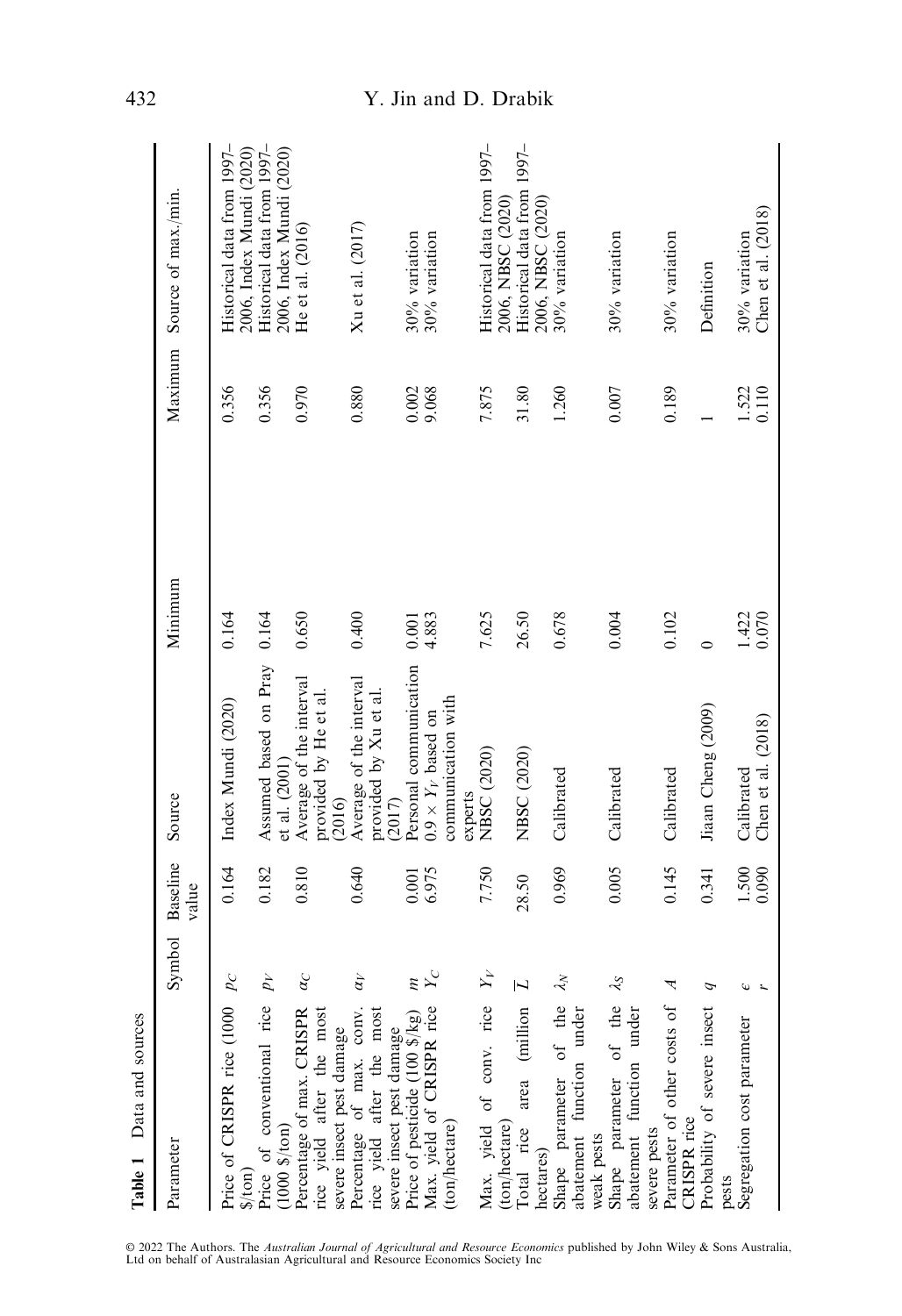| Table 1 (Continued)                                                                                                          |             |                   |                                                                          |                                                                                                                       |       |                             |  |
|------------------------------------------------------------------------------------------------------------------------------|-------------|-------------------|--------------------------------------------------------------------------|-----------------------------------------------------------------------------------------------------------------------|-------|-----------------------------|--|
| Parameter                                                                                                                    | Symbol      | Baseline<br>value | Source                                                                   | Minimum                                                                                                               |       | Maximum Source of max./min. |  |
| risk<br>absolute<br>Constant<br>aversion                                                                                     |             |                   |                                                                          |                                                                                                                       |       |                             |  |
| Other costs per hectare of $\varphi_S$<br>conventional rice under<br>weak pest (1000 \$/hectare)                             |             | 0.862             | communication (2018)<br>R. Hu, priv.                                     | 0.603                                                                                                                 | 1.120 | 30% variation               |  |
| Other costs per hectare of<br>conventional rice under<br>severe pest (1000 \$/hectare)                                       | $\varphi_N$ | 0.862             | communication (2018)<br>R. Hu, priv.                                     | 0.603                                                                                                                 | 1.120 | 30% variation               |  |
| Cost per hectare of CRISPR<br>rice (1000 \$/hectare)                                                                         | $\cal UC_C$ | 0.521             | Assumed the same as for<br>communication (2018)<br>Bt rice; R. Hu, priv. | The confidence interval is not<br>provided here because $UC_C$ is<br>not directly used in Monte<br>Carlo simulations. |       |                             |  |
| Elasticity of land used for $\eta$<br>$\sigma$<br>CRISPR rice with respect to<br>the marginal cost<br>CRISPR rice production |             | 2.121             | Assumed                                                                  | The confidence interval is not<br>provided here because $\eta$ is not<br>directly used in Monte Carlo<br>simulations. |       |                             |  |
| Monopoly surcharge in the<br>CRISPR rice seed market<br>compared to conventional<br>seed (relative number)                   |             | 0.652             | Calibrated                                                               | 0.000                                                                                                                 | 2.000 | Assumed                     |  |
| Price of conventional rice                                                                                                   |             | 0.023             | communication (2018)<br>R. Hu, priv.                                     | 0.013                                                                                                                 | 0.036 | R. Hu, priv. comm. (2018)   |  |
| seed (1000 \$/hectare)<br>Price of CRISPR rice seed<br>proxied by GM rice seed<br>$(1000 \text{ $$/hectare})$                | $S_{C}$     | 0.037             | communication (2018)<br>R. Hu, priv.                                     | $s_C = (1+\delta)s_V$                                                                                                 |       |                             |  |

© 2022 The Authors. The *Australian Journal of Agricultural and Resource Economics* published by John Wiley & Sons Australia,<br>Ltd on behalf of Australasian Agricultural and Resource Economics Society Inc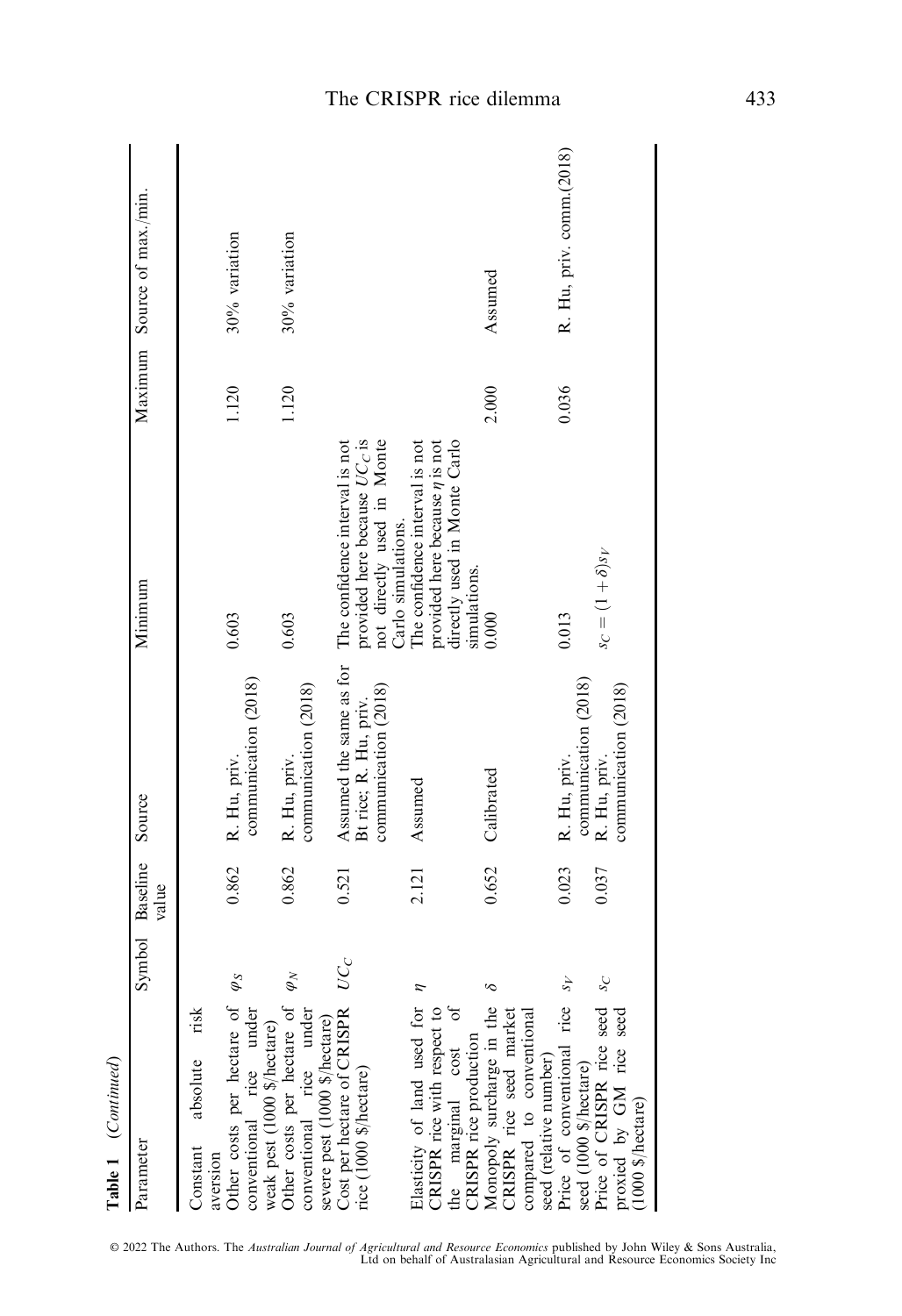We set the price of CRISPR rice equal to the price of conventional rice in the baseline. However, previous literature on the price relationships between similar GM and conventional crops (e.g. Brookes et al., 2010; Pray et al., 2001) has argued that farmers growing GM crops can afford to accept lower market prices because the total costs of cultivating GM crops are less than the costs of non-GM crops due to fewer inputs (e.g. pesticides or labour) and the benefits of reduced inputs outweigh the higher seed costs. Therefore, in later Monte Carlo simulations, we relax the baseline assumption and keep the price of CRISPR rice below that of conventional rice (i.e.  $p_C \leq p_V$ ). Similarly, our baseline assumption is that other costs per hectare of conventional rice are equal under both weak and severe pest damage (i.e.  $\varphi_N = \varphi_S$ ). We relax this assumption in the sensitivity analysis as well and investigate what effect different relative costs per hectare of conventional rice have on the optimal planting share.

The parameter  $r$  of the exponential Bernoulli utility function equals constant absolute risk aversion, and in the baseline, we set it to  $r = 0.09$ , as reported by Chen et al. (2018). The higher this value, the more risk-averse the farmer is, ceteris paribus.

To reduce the number of calibrated parameters (due to a lack of necessary data), we set the calibrating constants  $A<sub>S</sub>$  and  $A<sub>N</sub>$  of the function for other cost of CRISPR rice equal—that is, they do not depend on the state of nature —to make the (segregation) cost of CRISPR rice less sensitive to pest severity. With this assumption, there are four unknown parameters  $(\lambda_S, \lambda_N, A)$ and  $\epsilon$ ) and one variable ( $L_c$ ) to be calibrated using the baseline data.

The first-order conditions [5]–[7] (more precisely, their specific equivalents presented by [A1]–[A3] in Appendix 1), in principle, determine  $\lambda_S$ ,  $\lambda_N$  and  $L_C$ . To calculate the parameters A and  $\epsilon$ , we need two more equations. Based on equation [2], the cost of cultivating CRISPR rice is

$$
C_C = mX_C L_C + s_C L_C + A L_C^{\epsilon},\tag{8}
$$

from which the corresponding marginal cost is  $MC_C = mX_C + s_C + \epsilon A L_C^{\epsilon-1}$ .<br>Let *n* be the elasticity of land use with respect to the marginal cost of **CRISPR** Let  $\eta$  be the elasticity of land use with respect to the marginal cost of CRISPR rice:

$$
\eta = \frac{\partial L_C}{\partial M C_C} \frac{M C_C}{L_C} = \frac{m X_C + s_C + \epsilon A L_C^{c-1}}{\epsilon (\epsilon - 1) A L_C^{c-1}}.
$$
\n(9)

We can use equation [8] to calculate the production cost per hectare of **CRISPR** rice  $(UC_C)$  as  $UC_C = C_C/L_C = mX_C + s_C + AL_C^{c-1}$ , from which  $AF^{-1} - I/C_C = mX_C - s_C$  Substituting the right-hand side of the previous  $AL_C^{c-1} = UC_C - mX_C - s_C$ . Substituting the right-hand side of the previous equation into [9] and rearranging we obtain equation into [9] and rearranging, we obtain.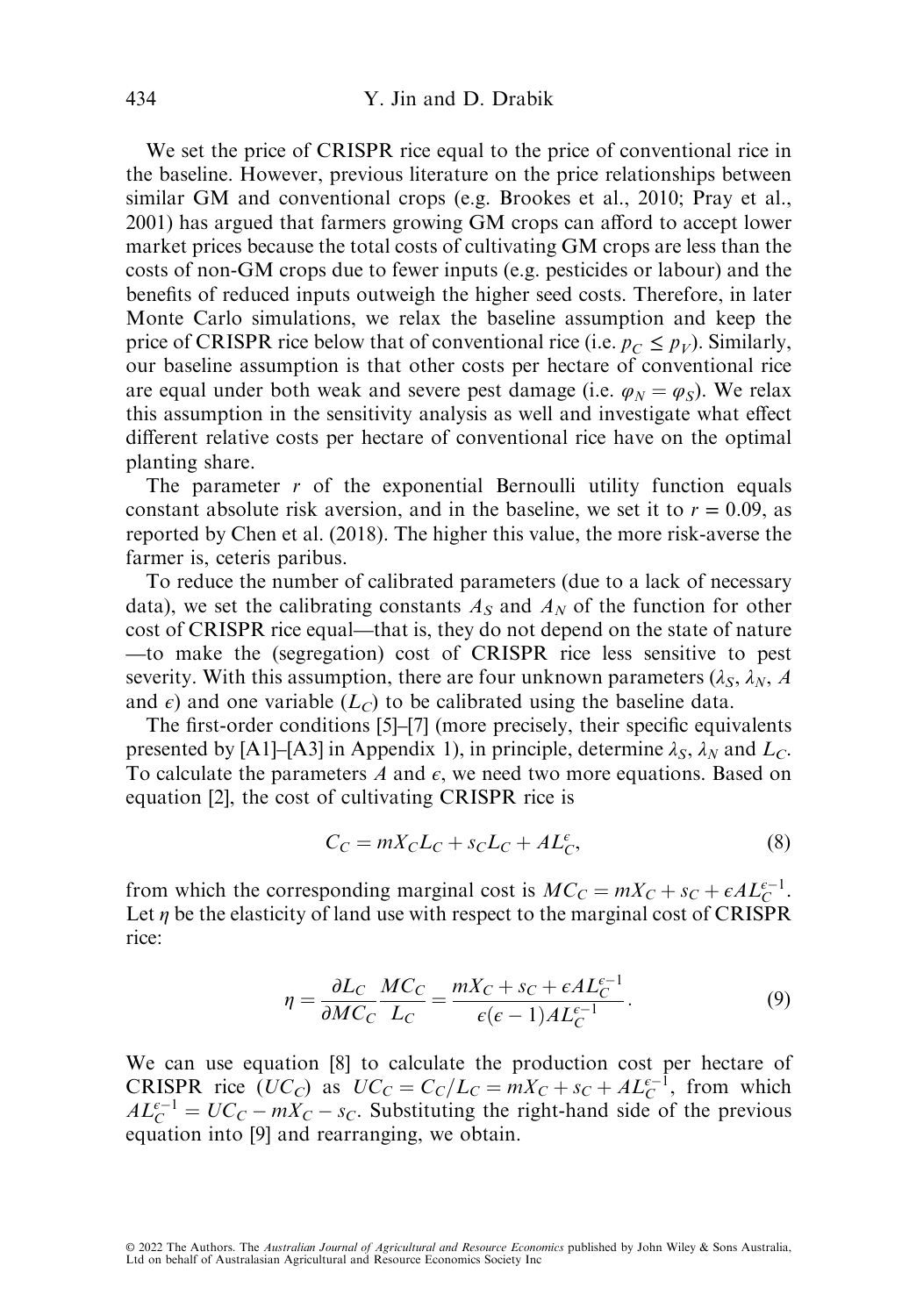$$
\epsilon^2 - \frac{1+\eta}{\eta} \epsilon - \frac{mX_C + s_C}{\eta (UC_C - mX_C - s_C)} = 0,
$$
\n(10)

which is a quadratic equation in  $\epsilon$ . Finally, the calibrating constant A can be obtained by rearranging the unit cost function as.

$$
A = (UC_C - mX_C - s_C)/L_C^{c-1}.
$$
 (11)

In summary, we obtain the four unknown parameters and one variable by simultaneously solving equations [A1], [A2], [A3] (Appendix 1), [10] and [11].

The per-hectare production cost of CRISPR rice is not known at the moment, as the rice is not yet grown commercially. To overcome this information gap, we use the cost of Bt rice instead and set  $UC_C = 521.3 \text{ US}$ dollars per hectare (R. Hu, private communication, 2018). Regarding the elasticity of land use with respect to the marginal cost of CRISPR rice, we assume  $\eta = 2.12$ , as CRISPR rice is not grown yet. We let the model guide us in choosing the specific value of this parameter.

We pose some structure on the underlying data. We use specific functions to operationalise the theoretical model; we constrain the space for some parameters and require specific relationships between them (e.g.  $0 < \lambda_S$ ,  $\lambda_N < 1$  and  $\lambda_S < \lambda_N$ ); we require strict convexity for the other CRISPR cost function (i.e.  $\epsilon > 1$ ) so the optimisation problem has a unique optimal solution; and we require the optimal land use for CRISPR rice to be positive and not exceed the total allocation of land for rice. The toll we pay to simultaneously satisfy all these restrictions is a narrow manoeuvring space for the elasticity  $\eta$  in the baseline. By calibration, we find the lower bound to be 1.99 and the upper bound 2.23; therefore, our choice of  $\eta$  is between them. It should be noted that  $\eta$  is an auxiliary parameter that we use only in the baseline. In the Monte Carlo simulations later, we vary parameter  $\epsilon$ , which is directly linked to  $\eta$ , as per [10].

Finally, we determined the baseline value of parameter  $\delta$  through an iterative process. Since we know the price of conventional rice seed  $(s_V)$ , we kept changing the value of  $\delta$  until the calculated value of CRISPR rice seed (s<sub>C</sub>) (for which there are no historical observations yet) was equal to the price of GM rice seed, which we use as a proxy for the price of CRISPR rice seed. Although it might be tempting to use the earlier formula,  $s_C = (1 + \delta)s_V$ , to calculate the value of  $\delta$  from the price of conventional rice seed, it turns out that this approach does not generate the target CRISPR rice seed price in equilibrium. This is because the model-wide effects need to be considered as well.

Numerically solving equations [A1], [A2], [A3], [10] and [11], we obtain  $\lambda_S = 0.005$ ,  $\lambda_N = 0.969$ ,  $A = 0.145$ ,  $\epsilon = 1.500$  and  $L_C = 10.8$  million hectares.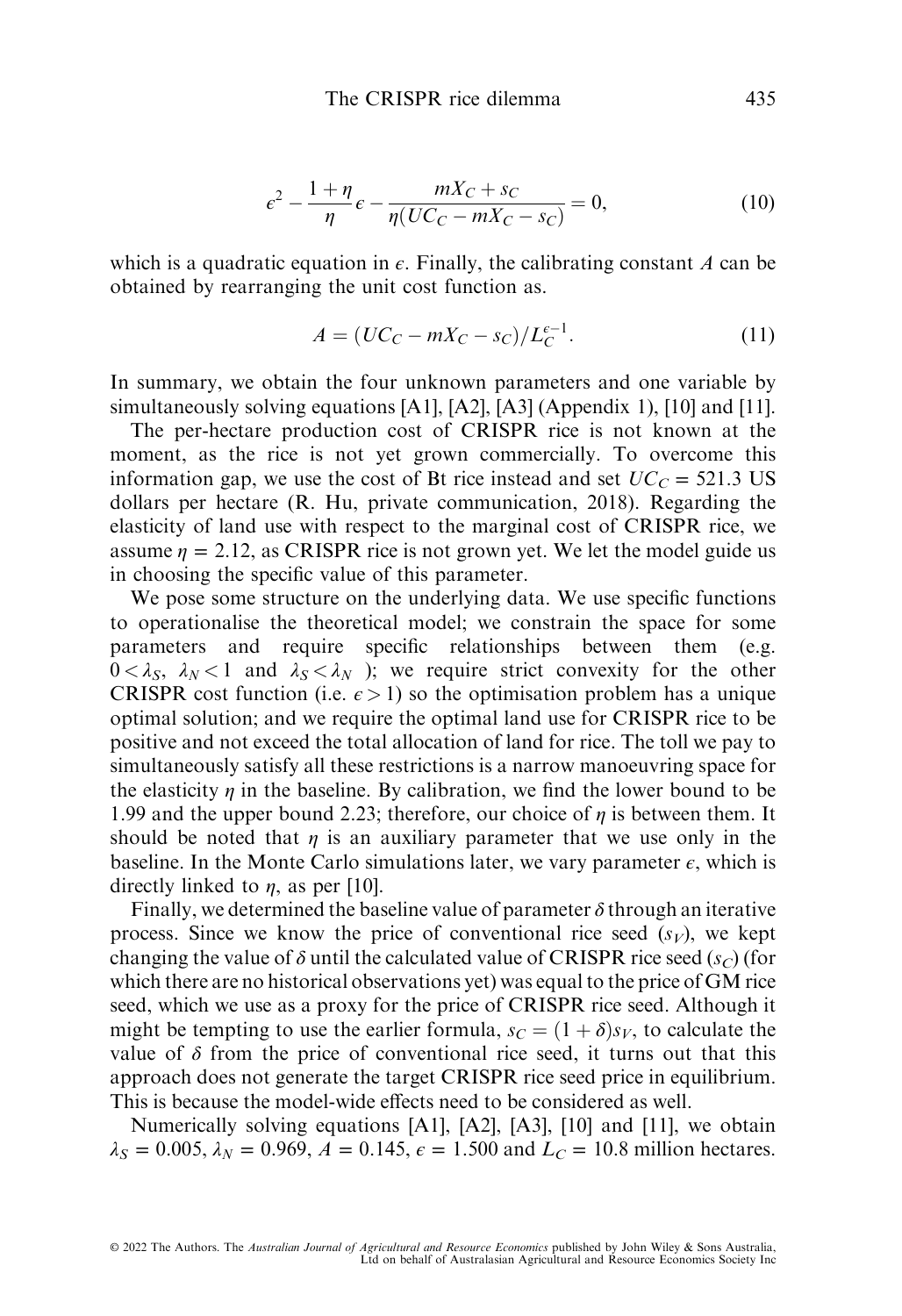#### 5. Baseline model results

The optimal planting share of CRISPR rice in the baseline is 37.9 per cent  $(=10.8/28.5)$ , and the expected profit from planting both types of rice is 12.45 billion US dollars at a 0.341 baseline probability of severe pest outbreak. This result, however, does not solve the farmer's dilemma mentioned in the title of this paper: for a given probability of pest outbreak, would the farmer be better off planting both types of rice or just sticking to conventional rice? Using our baseline model, we calculate that the farmer's expected profit in a counterfactual scenario with conventional rice only and the same probability of severe pest outbreak as the baseline is 9.85 billion US dollars. Thus, the difference in the expected values of profit between cultivating both types of rice and conventional rice alone is 2.6 billion US dollars. (We do not calculate the benefits of cultivating CRISPR rice only, as presumably some farmers will always choose not to adopt the new technology.)

Table 2 sheds more light on the discussion above by presenting results decomposed by pest severity and rice type with the baseline data and an assumption that yields of CRISPR rice are 10 per cent lower than conventional rice. The first row presents profits in billion US dollars, and the second row quantifies profit per hectare.

Clearly, profits in the severe case are significantly lower than in the weak pest case. Looking at the relative difference, the gap for CRISPR rice is −33.8 per cent (4.44/6.71–1) but is much more pronounced for conventional rice (−87.6 per cent, i.e. 1.15/9.29–1). This suggests that the profitability of conventional rice is much more sensitive to uncertainty of pest outbreak than CRISPR rice (which is insect-resistant). This calculation also agrees with the observed reversal of the profitability of conventional rice relative to CRISPR rice (i.e. 9.29 billion US dollars vs. 6.71 billion in the weak pest case compared to 1.15 billion vs. 4.44 billion in the severe case) in the first row of Table 2.

Based on profits per hectare, we expect the farmer to favour CRISPR rice, as it can generate almost 18.5 per cent more profit per hectare in the weak pest scenario (622/525–1) and more than six times more in the severe pest scenario (411/65). The values in Table 2 also indicate that growing both rice

|                                                        | Severe pest        |      |               | Weak pest          |      |               |
|--------------------------------------------------------|--------------------|------|---------------|--------------------|------|---------------|
|                                                        | Both types planted |      |               | Both types planted |      |               |
|                                                        | CRISPR Conv.       |      | Only<br>conv. | CRISPR Conv.       |      | Only<br>conv. |
| Total profit from a rice type <i>i</i> 4.44            |                    | 1.15 | 1.79          | 6.71               | 9.29 | 14.03         |
| $(billion \$<br>Profit per hectare $(\frac{1}{2})$ ha) | 411                | 65   | 63            | 622                | 525  | 492           |

Table 2 Profits from rice production under various scenarios

© 2022 The Authors. The *Australian Journal of Agricultural and Resource Economics* published by John Wiley & Sons Australia,<br>Ltd on behalf of Australasian Agricultural and Resource Economics Society Inc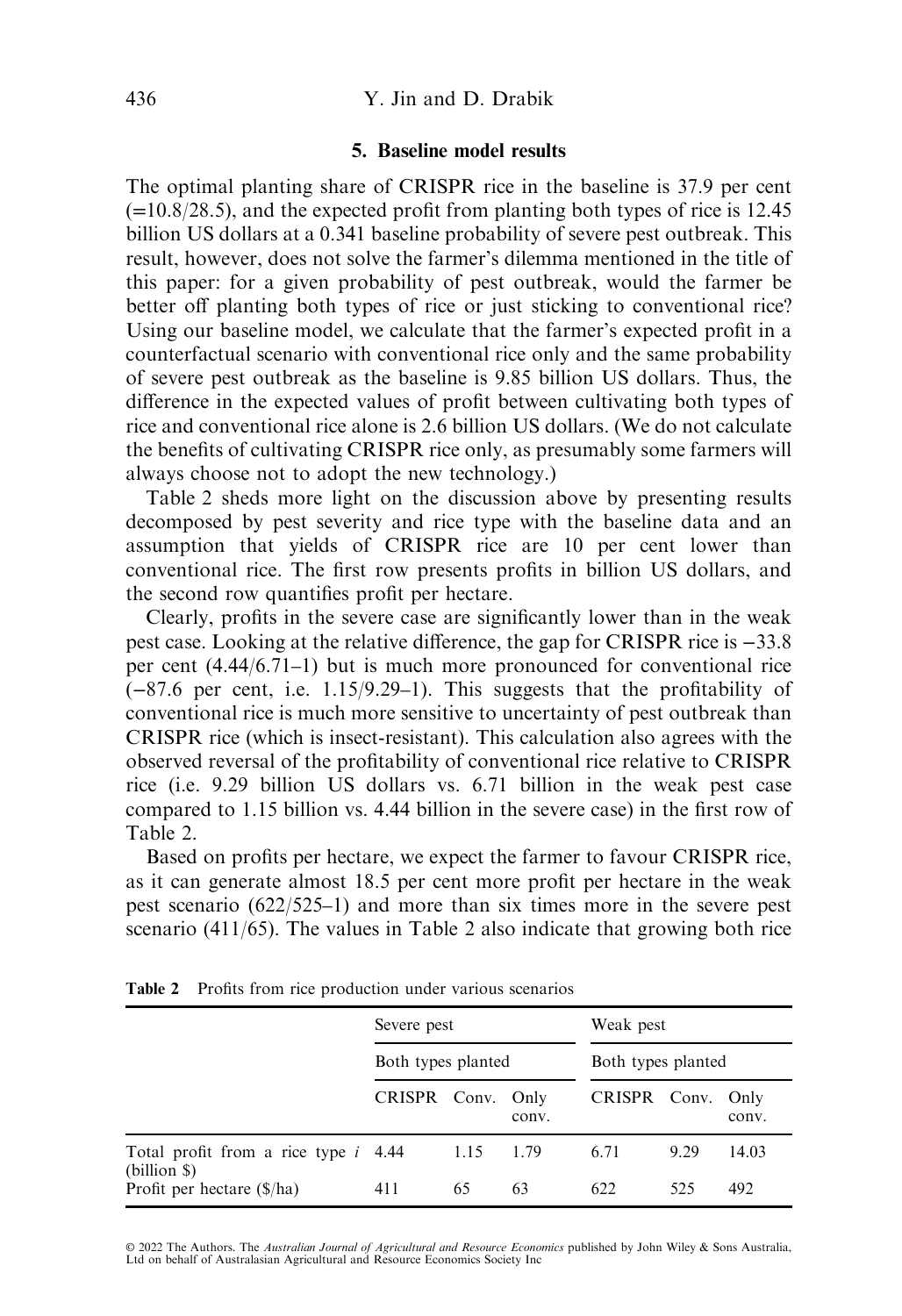types simultaneously benefits the farmer, as the difference between profits in the severe and weak pest cases for conventional rice alone is −87.2 per cent  $(1.79/14.03-1)$  but decreases to  $-65.1$  per cent  $[(4.44 + 1.15)/(6.71 + 9.29)-1]$ when both types are grown.

The representative farmer in our model is risk-averse. The certainty equivalent corresponding to the baseline values and the assumed exponential Bernoulli utility function is 11.28 billion US dollars. The resulting risk premium is thus 1.17 billion US dollars (12.45 billion–11.28 billion), which means that 1.17 billion US dollars is the minimum amount by which the expected profit must exceed the certainty equivalent to induce the farmer to bear the uncertainty of pest severity.

We conclude this section by providing break-even values for four selected parameters that might be useful both to policymakers and technology developers. The break-even values correspond to a situation where the optimal decision of the representative farmer would be not to grow any CRISPR rice, that is  $L<sub>C</sub> = 0$ .

We start with the yield drag. Based on the values in Table 1, we calculated the baseline value of this parameter to be  $-10$  per cent (=6.975/7.750–1). Holding all other parameters at their baseline levels, the yield of CRISPR rice would have to decrease to 5.011 tons per hectare for the farmer not to grow CRISPR rice. This implies the break-even yield drag of −35.3 per cent  $(=5.011/7.750-1)$ . A reader might recall that Lu et al. (2018) reported a yield drag of −36 per cent for CRISPR vs conventional rice in a controlled laboratory environment. It might appear that if Lu et al. (2018) are right, then there would be no planting of CRISPR rice. This conclusion is not correct, however. The reason is that the yield drag in our baseline is −10 per cent (not −36 per cent) (see the section on model description), which means that had we used −36 per cent as reported in Lu et al. (2018), the break-even value of the yield drag would have been lower than −35.3 per cent.

In the baseline, CRISPR rice is sold at a discount of 10 per cent  $(=0.164)$ 0.182–1). Our break-even analysis shows that, other things kept equal, the price of CRISPR rice would have to decrease to 0.118 US dollars per ton for  $L<sub>C</sub> = 0$ . This implies a break-even price discount of almost 65 per cent  $(=0.118/0.182-1)$ .

The third break-even value we calculate is the technology fee for CRISPR rice. The break-even price of CRISPR rice seed turns out to be 3,388 US dollars per hectare. This extraordinarily high value is more than 90 times greater than the baseline cost of CRISPR seed and more than 150 times greater than the baseline cost per hectare of conventional seed. These relative differences suggest that the optimal area under CRISPR rice will not change much compared to the baseline when the degree of market power—proxied by the relative difference between the cost of CRISPR and conventional rice —reaches a realistically conceivable level (e.g. we assume 200 per cent in the sensitivity analysis below).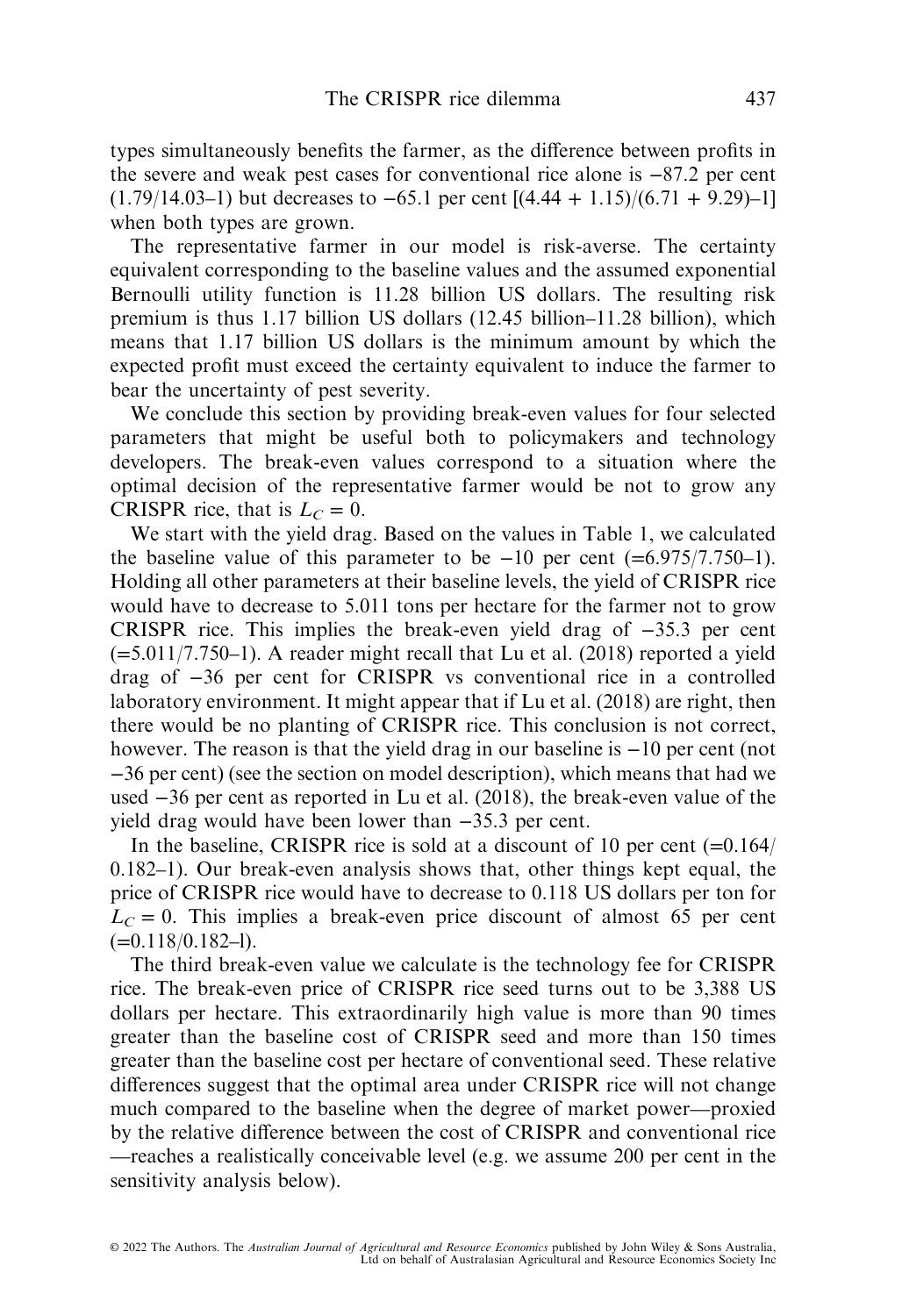The final parameter whose break-even value we analyse is the segregation cost per hectare. Following our specification of the total segregation cost in equation 2, the segregation cost per hectare (s) equals  $s = AL_C^{\epsilon}/L_C = AL_C^{\epsilon-1}$ .<br>Because  $ds/dL_C = (\epsilon - 1)AL_{\epsilon-1}^{\epsilon-2} > 0$  for  $\epsilon > 1$  (which we require for the total Because  $ds/dL_C = (\epsilon - 1)AL_C^{\epsilon-2} > 0$  for  $\epsilon > 1$  (which we require for the total<br>segregation cost to be convex in the area of CRISPR rice) it must be that the segregation cost to be convex in the area of CRISPR rice), it must be that the smaller is the area of CRISPR rice, the lower is the per hectare segregation cost; in particular, as  $L<sub>C</sub>$  approaches zero, so does the segregation cost per hectare.

Clearly, the baseline results depend on the chosen parameters. To check how robust they are, in the following section, we run sensitivity analysis using Monte Carlo simulations.

#### 6. Sensitivity analysis of the baseline results

We start by generating a PERT<sup>8</sup> distribution for each parameter of interest (Table 1) from which we then randomly draw the parameter values 100,000 times, each time running the model and recording the results. We use the PERT distribution because of its minimum prior information requirements: the maximum, minimum and most probable value (mode) of a parameter. Better than other distributions, the PERT distribution constructs a smooth curve with the expectation that the resulting value will be around the most likely value (Davis, 2008).

Table 1 presents the baseline values of the parameters that we use as the mode of the PERT distribution. If a parameter has natural limits (e.g. probability of pest severity), we use those for the minimum and maximum. In the remaining cases, we rely on the previous literature (e.g. percentage of conventional yield left after severe pest damage), historical data (e.g. market price of conventional rice per hectare) or in the absence of sources, we either set the lower (upper) bound to be 30 per cent below (above) the baseline value or assume a specific interval (for parameter  $\delta$ ). Table 1 provides the sources of individual confidence intervals. We perform the Monte Carlo simulations with 'nleqsly' package in  $R \times 64$  4.0.5 (Fletcher, 2012; Hasselman, 2018; R Core Team, 2021).

Before turning to the sensitivity analysis results, note that not all results of the 100,000 model runs were considered. First, we excluded the infeasible solutions, that is, those where the planting share was either negative or greater than one. These solutions can occur in numerical simulations for some assemblages of model parameters. Second, for other constellations of exogenous parameters, the model could not find the optimal solution (problems with convergence) most likely due to the model's non-linearities and starting values that might not be close enough to the solution. In the end, we included the results of 92,852 model runs (i.e. almost 93 per cent) in the sensitivity analysis.

<sup>8</sup> Project Evaluation and Review Technique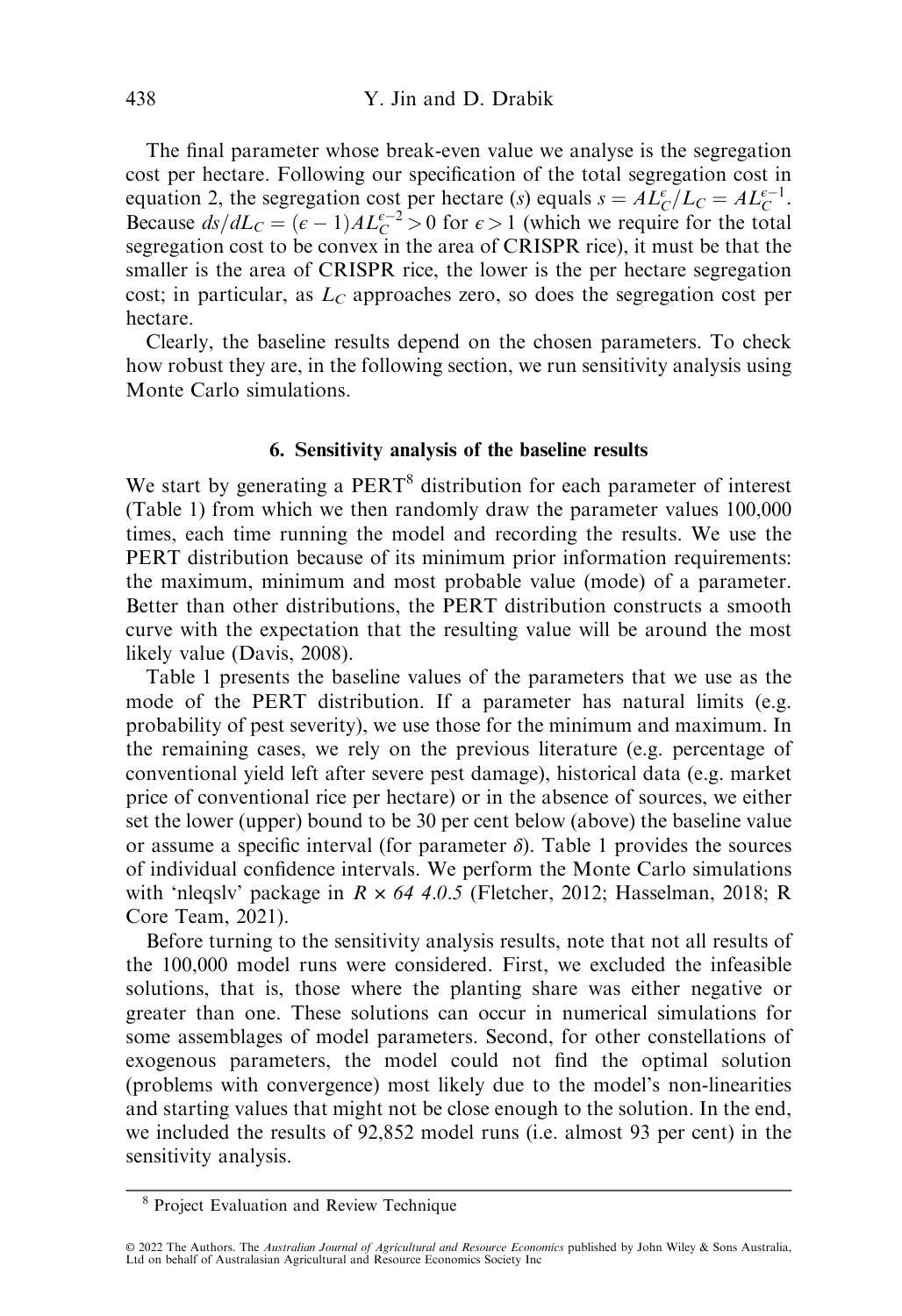Figure 3 depicts the kernel density function of the optimal planting share based on the successful 93 per cent of model runs. The median of the planting share is 22.7 per cent, and the mean is 26.0 per cent. These values need to be juxtaposed with the percentage calculated in the baseline (37.9 per cent). Clearly, the uncertainty over model parameters also translates into the value of the planting share. For completeness, the standard deviation of the distribution in Figure 3 is 18.0 percentage points.

Table 3 shows more detailed sensitivity results for the optimal planting share, expected profit, certainty equivalent and risk premium. We distinguish between the case where both rice types are planted and where the farmer grows only conventional rice. Both scenarios are run in one iteration, and the process is repeated 100,000 times. In each iteration, we randomly draw from the distributions of individual parameters. With those parameters, we calculate the variables of interest for both types of rice and for conventional rice only. Due to the model structure change in the second scenario (from three equations to one), the number of feasible and optimal model runs decreases from 92,852 (as reported in Figure 3) to 53,281.

Table 3 shows that the expected profit and certainty equivalent of the riskaverse farmer growing rice are greater when both types of rice are grown than when conventional rice only is grown. Notice that the farmer requires a smaller risk premium when her rice production is more diversified. This confirms the baseline result that the farmer benefits from diversifying her production by including CRISPR rice. More broadly, our findings can also be linked to the discussion of agrobiodiversity as natural insurance to riskaverse farmers and to society by reducing the uncertainty in the provision of public-good ecosystem services (Baumgartner & Quaas, 2010; Quaas & ¨ Baumgärtner, 2008).



Figure 3 Kernel density function of the optimal planting share of CRISPR rice. Note: The horizontal axis represents the optimal planting share of CRISPR rice. The median and the mean are 22.7 per cent and 26.0 per cent respectively; the standard deviation is 18.0 percentage points. The actual values on the horizontal axis are between zero and one. However, the R software does not truncate the kernel density function at zero and one, slightly extending it beyond the given limits instead.

© 2022 The Authors. The *Australian Journal of Agricultural and Resource Economics* published by John Wiley & Sons Australia,<br>Ltd on behalf of Australasian Agricultural and Resource Economics Society Inc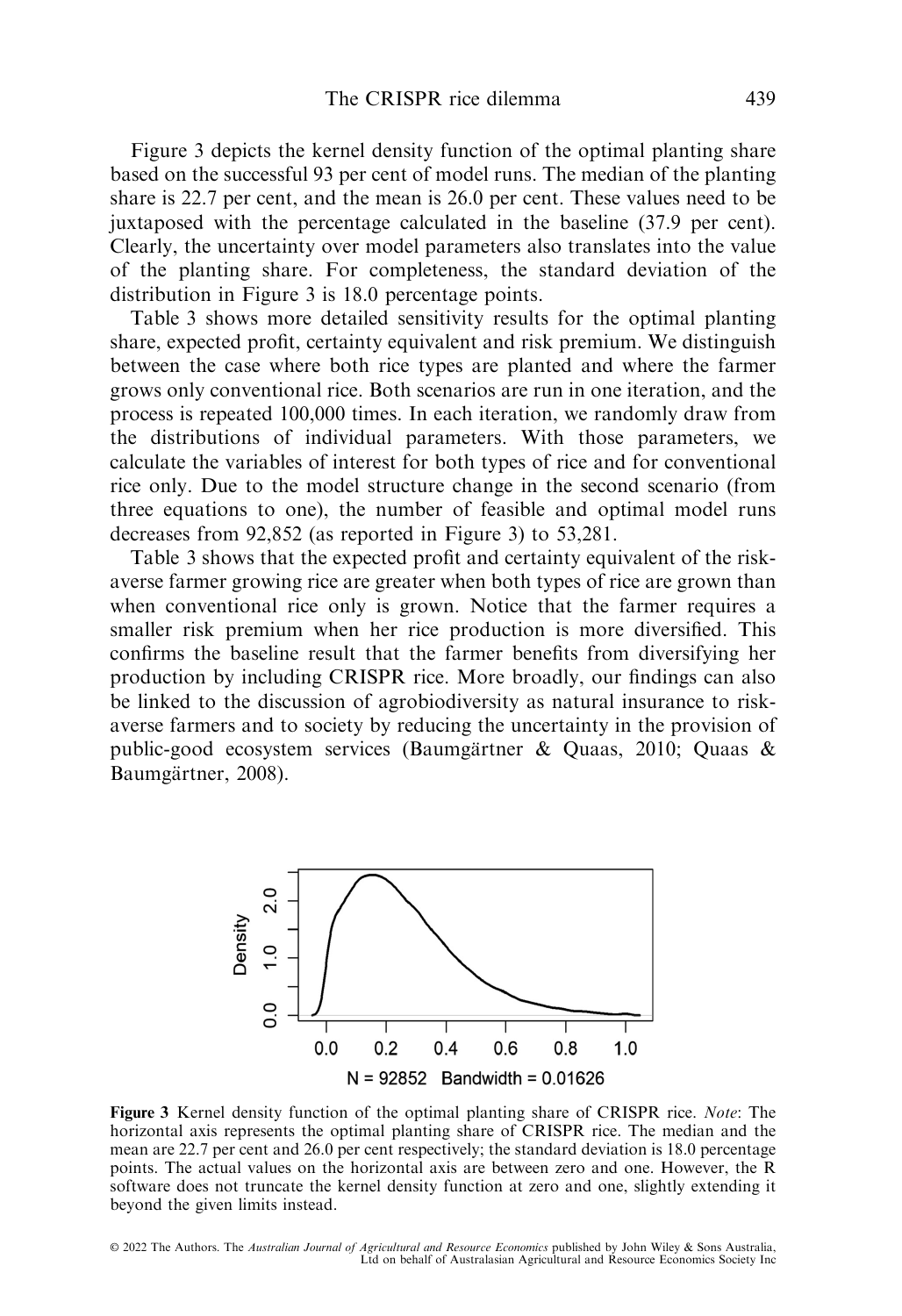|                                            | Min.    | 1 <sup>st</sup><br>quartile | Median | Mean  | $3^{\text{rd}}$<br>quartile | Max.   | Standard<br>deviation |
|--------------------------------------------|---------|-----------------------------|--------|-------|-----------------------------|--------|-----------------------|
| CRISPR rice and conventional rice          |         |                             |        |       |                             |        |                       |
| Optimal share $(\% )$                      | 0.00    | 12.60                       | 22.93  | 26.18 | 36.21                       | 100.00 | 17.97                 |
| Expected profit                            | $-0.04$ | 13.04                       | 16.49  | 16.96 | 20.61                       | 42.80  | 5.43                  |
| Certainty equivalent                       | $-1.00$ | 11.95                       | 15.25  | 15.69 | 19.10                       | 41.00  | 5.21                  |
| Risk premium                               | 0.00    | 0.73                        | 1.17   | 1.27  | 1.70                        | 5.26   | 0.71                  |
| Conventional rice only                     |         |                             |        |       |                             |        |                       |
| Expected profit                            | $-4.91$ | 10.34                       | 14.20  | 14.64 | 18.76                       | 37.43  | 5.97                  |
| Certainty equivalent                       | $-6.24$ | 8.93                        | 12.64  | 13.02 | 16.87                       | 35.86  | 5.76                  |
| Risk premium                               | 0.00    | 0.90                        | 1.51   | 1.62  | 2.21                        | 6.58   | 0.94                  |
| Value of co-planting<br><b>CRISPR</b> rice | $-3.33$ | 1.01                        | 1.85   | 2.32  | 3.15                        | 12.66  | 1.75                  |

**Table 3** Results of the Monte Carlo simulations  $(N = 53,281)$  (billion US dollars)

So, what is the value of co-planting CRISPR rice in addition to conventional rice? We define this value as the difference between a farmer's expected profit with both types of rice and with conventional rice only. The last row in Table 3 gives the estimates.<sup>9</sup> The median of the value of coplanting CRISPR rice is 1.85 billion US dollars, and the mean is 2.32 billion US dollars, suggesting a distribution of the values skewed to the right. Overall, in 99 per cent of the cases, we find a positive value of co-planting CRISPR rice. Figure 4 depicts the results.

#### 7. What affects the optimal planting share of CRISPR rice the most?

The amount of land devoted to CRISPR rice and its determinants is likely to be of interest to several market agents, especially the seed industry and governments. Various parameters have different units, and therefore, we cannot directly compare the influence of various parameters on the optimal share. However, converting the dependent variable (optimal share) and independent variables (exogenous parameters) into logs, an ordinary least square regression on the converted variables yields coefficients that, by construction, represent elasticities of the optimal share with respect to individual parameters. The higher the absolute value of an elasticity, the stronger the effect of a parameter on the optimal planting share. Table 4 presents the results.

The signs of all regression parameters are significant at the 1 per cent level and consistent with theoretical expectations. The five most influential parameters are  $\epsilon$ ,  $p_V$ ,  $Y_V$ ,  $p_C$  and  $Y_C$ . At the risk of over-extending the results, three main factor groups appear to affect the optimal planting share of CRISPR rice in China: the regulatory environment (especially the

<sup>9</sup> The values in the last row of Table 3 are not equal to a difference between the expected profit values in the lines above because the presented values in either scenario do not necessarily correspond to the same model run.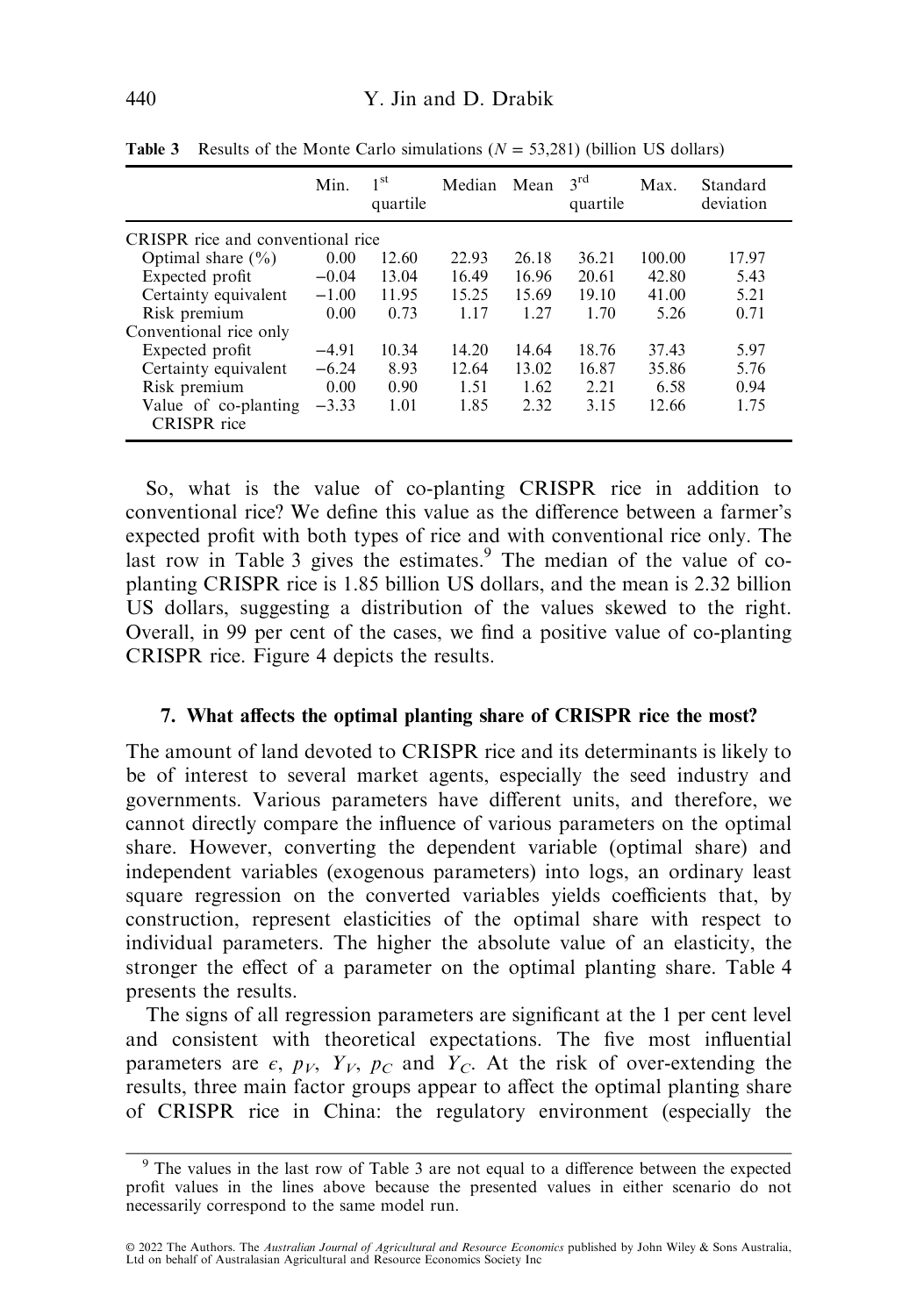

Figure 4 Kernel density function of the value of adopting CRISPR rice. Note: The horizontal axis represents values in billion US dollars. The median, mean and standard deviation are 1.85, 2.32 and 1.75 billion US dollars respectively.

Table 4 Relative impacts of exogenous parameters on the optimal planting share (all parameters in the OLS regression were converted into logs) ( $N = 92,852$ )

| Parameter                                                                                                                                                                                                                                                                                                                                                                                                                                                                                                                                                                                                                                                                                                                                                                                                                                                                                                                                                                                   | Symbol                                                                                                                                                                                                     | Estimate                                                                                                                                                                                                                                       | P<br>value                                                                                                                                                                       |
|---------------------------------------------------------------------------------------------------------------------------------------------------------------------------------------------------------------------------------------------------------------------------------------------------------------------------------------------------------------------------------------------------------------------------------------------------------------------------------------------------------------------------------------------------------------------------------------------------------------------------------------------------------------------------------------------------------------------------------------------------------------------------------------------------------------------------------------------------------------------------------------------------------------------------------------------------------------------------------------------|------------------------------------------------------------------------------------------------------------------------------------------------------------------------------------------------------------|------------------------------------------------------------------------------------------------------------------------------------------------------------------------------------------------------------------------------------------------|----------------------------------------------------------------------------------------------------------------------------------------------------------------------------------|
| Price of CRISPR rice $(1000 \text{$ \$/ton})<br>Price of conventional rice $(1000 \text{ \$/ton})$<br>Percentage of max. CRISPR rice yield after the most severe<br>insect pest damage<br>Percentage of max. conv. rice yield after the most severe insect<br>pest damage<br>Price of pesticide $(100 \text{ s/kg})$<br>Max. yield of CRISPR rice (ton/hectare)<br>Max. yield of conv. rice (ton/hectare)<br>Total rice area (million hectares)<br>Shape parameter of the abatement function under weak pests<br>Shape parameter of the abatement function under severe pests<br>Parameter of other costs of CRISPR rice<br>Probability of severe insect pests<br>Segregation cost parameter<br>Constant absolute risk aversion<br>Other costs per hectare of conventional rice under weak pest<br>$(1000 \text{ S/hectare})$<br>Other costs per hectare of conventional rice under severe pest<br>$(1000 \text{ S/hectare})$<br>Conventional seed cost (1000 \$/hectare)<br>Monopoly power | $p_C$<br>$p_V$<br>$\alpha_C$<br>$\alpha_V$<br>m<br>$Y_C$<br>$\frac{Y_V}{L}$<br>$\lambda_N$<br>$\lambda_S$<br>$\overline{A}$<br>q<br>$\epsilon$<br>r<br>$\varphi_N$<br>$\varphi_{S}$<br>$\mathfrak{a}$<br>δ | $5.28***$<br>$-6.37***$<br>$2.07***$<br>$-1.62***$<br>$0.42***$<br>$4.27***$<br>$-5.54***$<br>$-0.78***$<br>$0.04**$<br>$-0.42***$<br>$-2.01***$<br>$0.20***$<br>$-7.21***$<br>$0.13***$<br>$1.05***$<br>$2.05***$<br>$-0.04***$<br>$-0.01***$ | 0.0000<br>0.0000<br>0.0000<br>0.0000<br>0.0000<br>0.0000<br>0.0000<br>0.0000<br>0.0014<br>0.0000<br>0.0000<br>0.0000<br>0.0000<br>0.0000<br>0.0000<br>0.0000<br>0.0000<br>0.0000 |
| Intercept                                                                                                                                                                                                                                                                                                                                                                                                                                                                                                                                                                                                                                                                                                                                                                                                                                                                                                                                                                                   | Adjusted<br>$R^2$                                                                                                                                                                                          | $3.63***$<br>0.82                                                                                                                                                                                                                              | 0.0000                                                                                                                                                                           |

Note: \*\*\*Statistical significance at <0.001. \*\*Statistical significance at <0.01.

segregation costs associated with  $\epsilon$ ), the market situation (represented by the market prices of CRISPR and conventional rice,  $p_C$  and  $p_V$ ), and the state of the technology (proxied by the potential yields of CRISPR and conventional rice,  $Y_C$  and  $Y_V$ ). Of these three groups, seed quality (translated into potential yield) is the one over which seed producers have direct control.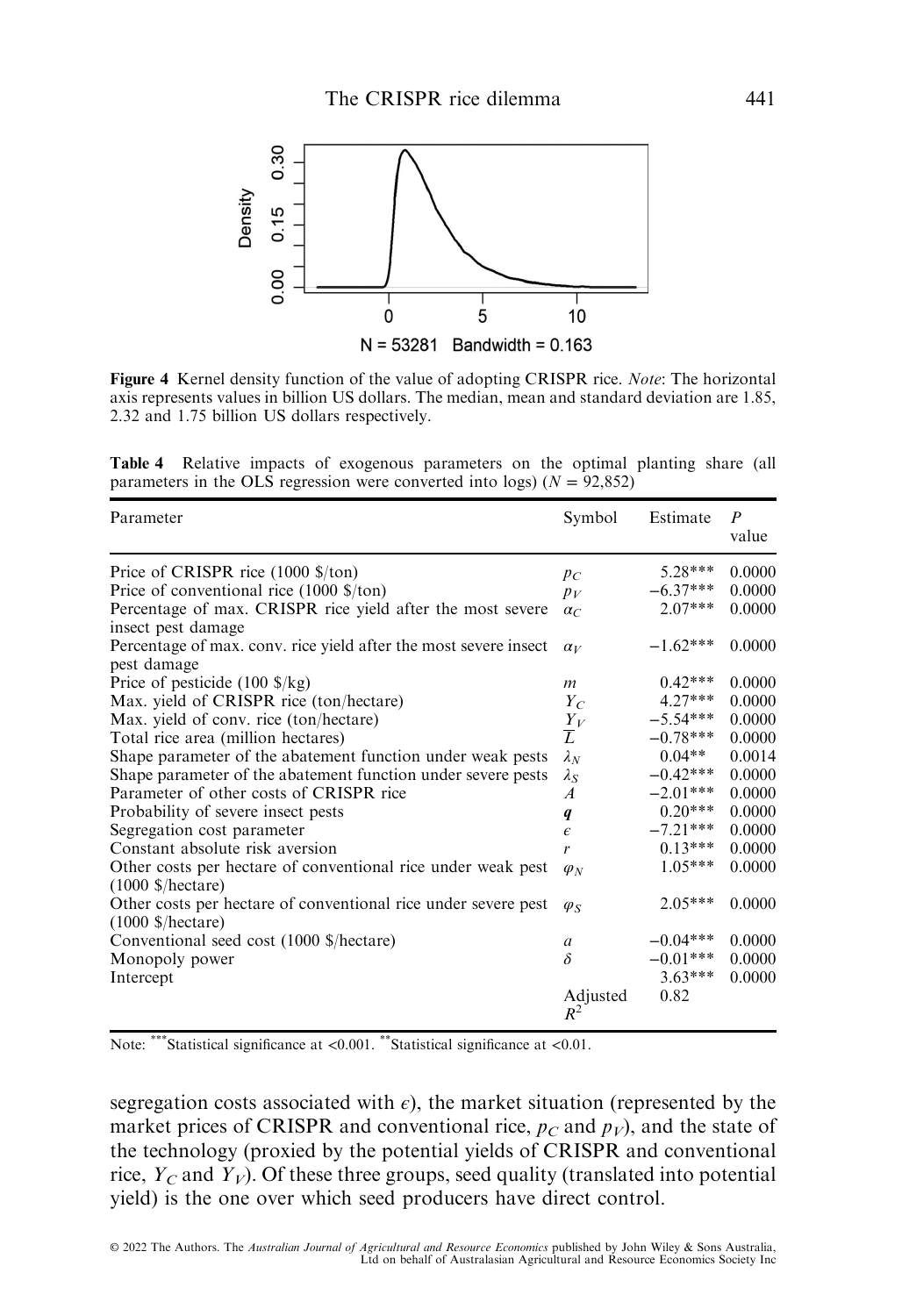Regarding the relationship between a farmer's (constant absolute) risk aversion  $(r)$  and the optimal planting share of CRISPR rice, the positive and highly significant coefficient means that a more risk-averse farmer tends to prefer a higher share of CRISPR rice (as it brings higher expected profit than conventional rice alone). The negative sign of the coefficient on the total rice acreage indicates that growing urbanisation in China could increase the acreage share of CRISPR rice to the detriment of conventional rice (provided that commercialisation of CRISPR rice is allowed in the future).

#### 8. Conclusions

CRISPR technology has been booming in the past thirty years, and it has enhanced plant breeding by making it faster, less costly and more precise (Cao, 2018). With respect to CRISPR rice, scientists expect to try alternatives or complementary approaches to insect resistance by combining other engineering methods to minimise adverse effects on yield (Lu et al., 2018), which currently hampers potential commercialisation. CRISPR rice is insectresistant like GM rice while simultaneously indistinguishable from rice developed by traditional breeding techniques. It is currently under debate how the Chinese government will regulate CRIPSR technology. Therefore, there is a chance that CRISPR rice will not be officially considered a GM product in China. The advantage is evident, since a slow approval process has hindered the commercialisation of new GM crops (Jin et al., 2019), and the largest potential constraint to commercialisation is regulatory delay (Kalaitzandonakes et al., 2007). Meanwhile, people are concerned about food ethics, governance and further concentrate power in the hands of corporate actors (Bartkowski et al., 2018; Clapp & Ruder, 2020).

The future of CRISPR rice is uncertain given the controversy over genome editing regulations in China. One thing is clear: to improve the optimal planting share of CRISPR rice under uncertainty about insect pest severity, which we estimate to be around 38 per cent under our baseline assumptions, scientists must improve the technical performance of CRISPR rice to enable market entry regardless of government regulation on the strictness of segregation.

Planting CRISPR rice along with conventional rice bears a high likelihood of economic benefits compared to conventional rice alone. Based on our model, our mean estimate of this benefit is estimated to be 2.32 billion US dollars annually under uncertainty about the pest severity. This result should, however, be interpreted cautiously as our model is based on several simplifying assumptions, including optimising farmers, spatially homogenous pest risk, no effects of spatial configuration on pest outbreaks (e.g. no spatial spillovers), or that farmers do not adjust pesticide use according to pest infestation.<sup>10</sup>

<sup>&</sup>lt;sup>10</sup> We are grateful to an anonymous reviewer for pointing out these limitations to us.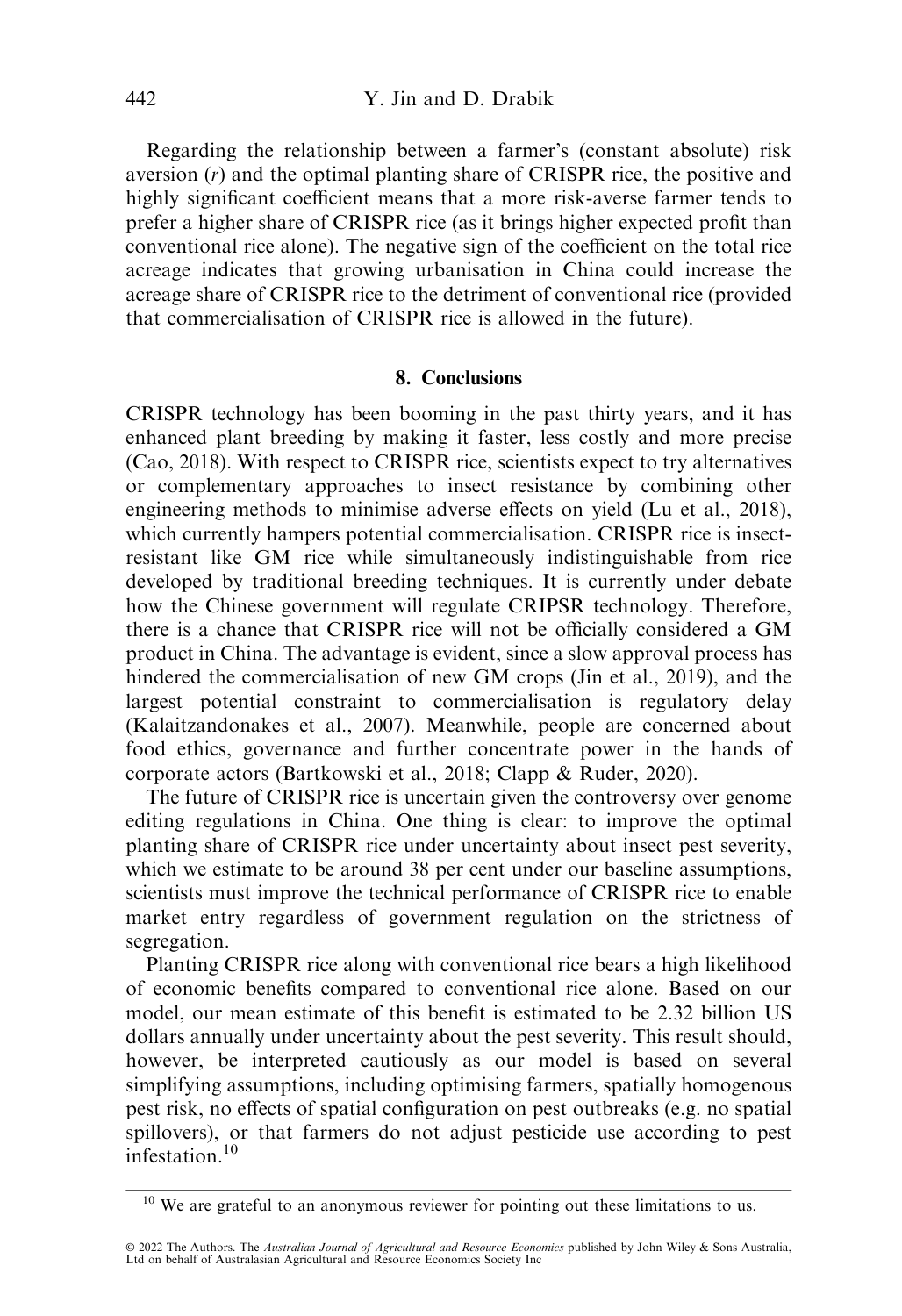Although our results show significant potential for CRISPR rice to enter the Chinese market, we are aware that this optimism might be underpinned by the assumptions we had to make. First, not all data are available, especially those related to the production of CRISPR rice. In that case, we adopted information for Bt rice, which, although similar, is not the same as CRISPR rice. Second, we modelled the optimal planting share of CRISPR rice solely from the perspective of a farmer who does not consider environmental externalities related to pesticide and fertiliser use, to mention but a few. These considerations might be important in the future, should the Chinese government regulate these negative environmental externalities more strictly. We expect that including these effects would increase the share of CRISPR rice. Third, we considered a representative farmer from China. However, the climatic and production conditions in China vary, as do the production costs of rice in different regions. Further research zooming into regional differences is certainly needed. That said, once the new data for CRISPR (and conventional) rice become available, the framework outlined in this article can be readily (updated and) used to generate more precise results. Last but not least, future research will need to look into which functional forms best describe the decision making of farmers and how precisely the pest damage is abated, depending on the amount of the pesticide use.

The decision of China about the approval and commercialisation of CRISPR rice will be crucial for the United States and the European Union, as China is a large global producer of rice. Inconsistent regulatory rules in different countries about CRISPR technology might affect international trade by coexisting with conventional products. Regulations will also influence the direction of research and development of plant-breeding companies, their focus on potential target markets and the future development of CRISPR technology in general.

#### Conflict of interest

The authors have no conflict of interest to declare.

#### Data availability statement

The data that support the findings of this study are available upon request.

#### References

Bartkowski, B., Theesfeld, I., Pirscher, F. & Timaeus, J. (2018) Snipping around for food: Economic, ethical and policy implications of CRISPR/Cas genome editing. Geoforum, 96, 172–180.

Baumgärtner, S. & Quaas, M.F. (2010) Managing increasing environmental risks through agrobiodiversity and agrienvironmental policies. Agricultural Economics, 41(5), 483–496.

Bodnar, T., Okhrin, Y., Vitlinskyy, V. & Zabolotskyy, T. (2018) Determination and estimation of risk aversion coefficients. Computational Management Science, 15, 297–317.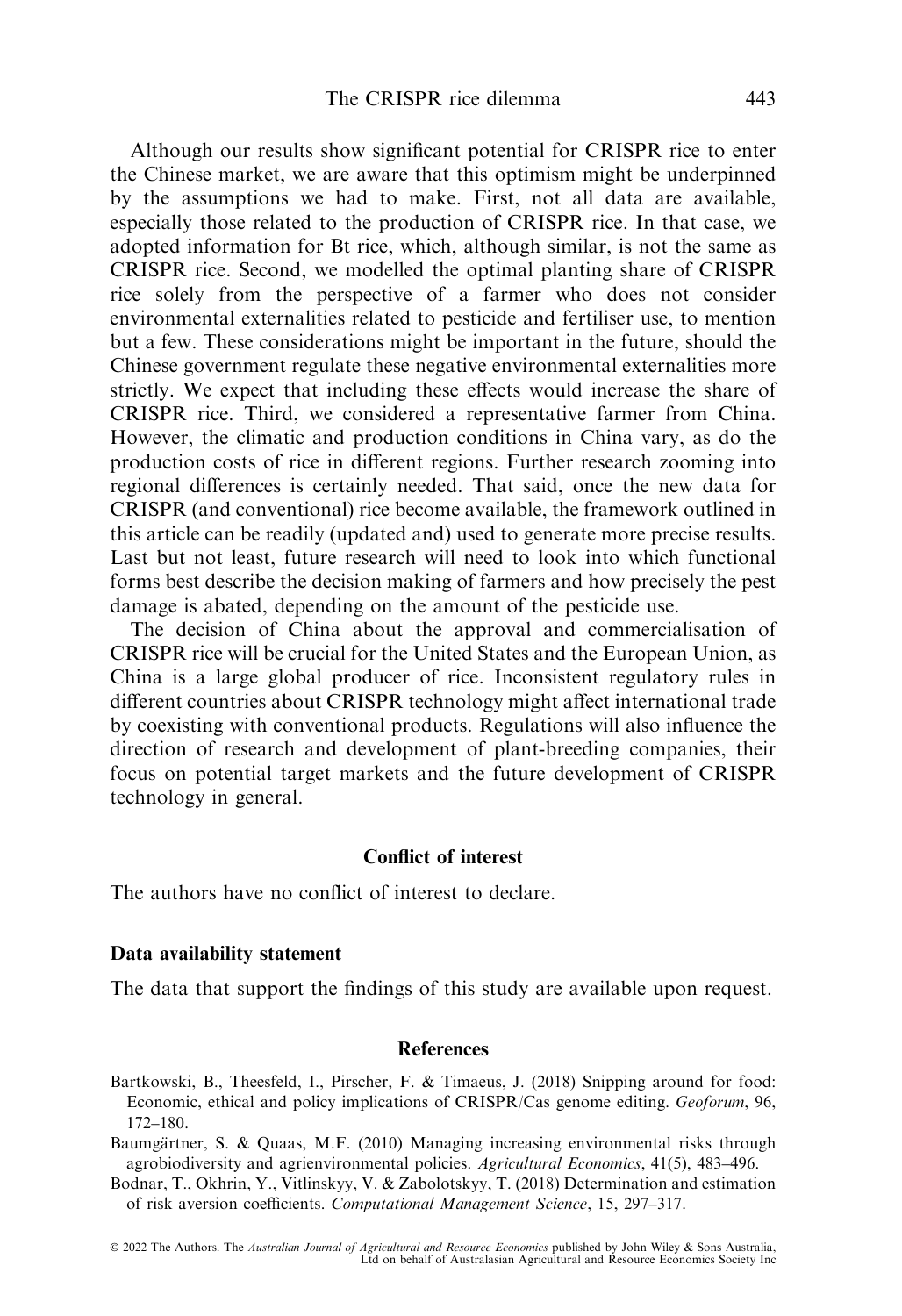- Brookes, G., Yu, T.H., Tokgoz, S. & Elobeid, A. (2010) The production and price impact of biotech corn, canola, and soybean crops. AgBioForum, 13(1), 25–52.
- Cao, C. (2018) The future of CRISPR technologies in agriculture. Nature Reviews Molecular Cell Biology, 19, 275–276.
- Carlin, J.L. (2011) Mutations are the raw materials of evolution. Nature Education Knowledge, 3(10), 10.
- Ceddia, M.G., Bartlett, M., De Lucia, C. & Perrings, C. (2011) On the regulation of spatial externalities: Coexistence between GM and conventional crops in the EU and the 'newcomer principle'. Australian Journal of Agricultural and Resource Economics, 55, 126–143.
- Chen, M., Shelton, A. & Ye, G.Y. (2011) Insect-resistant genetically modified rice in China: From research to commercialization. Annual Review of Entomology, 56, 81–101.
- Chen, X., Zeng, D., Xu, Y. & Fan, X. (2018) Perceptions, risk attitude and organic fertilizer investment: Evidence from rice and banana farmers in Guangxi. China. Sustainability, 10, 3715.
- Cheng, J. (2009) Rice planthopper problems and relevant causes in China. International Rice Research Institute. Available from: [http://ag.udel.edu/delpha/5789.pdf](http://ag.udel.edu/delpha/5789.pdf://ag.udel.edu/delpha/5789.pdf) [Accessed 4 April 2019].
- Clapp, J. & Ruder, S.L. (2020) Precision technologies for agriculture: Digital farming, geneedited crops, and the politics of sustainability. Global Environmental Politics, 20(3), 49–69.
- Damalas, C.A. & Eleftherohorinos, L.G. (2011) Pesticide exposure, safety issues, and risk assessment indicators. International Journal of Environmental Research and Public Health, 8 (5), 1402–1419.
- Davis, R. (2008) Teaching project simulation in Excel using PERT-beta distributions. INFORMS Transactions on Education, 8(3), 139–148.
- Dillen, K., Demont, M. & Tollens, E. (2009) Corporate pricing strategies with heterogeneous adopters: The case of herbicide-resistant beet. AgBioForum, 12(3&4), 334–345.
- FDA (US Food and Drug Administration) (2018). Retrieved from: [https://www.fda.gov/](https://www.fda.gov/downloads/Food/IngredientsPackagingLabeling/GEPlants/Submissions/ucm592625.pdf) [downloads/Food/IngredientsPackagingLabeling/GEPlants/Submissions/ucm592625.pdf](https://www.fda.gov/downloads/Food/IngredientsPackagingLabeling/GEPlants/Submissions/ucm592625.pdf) [Accessed 6 March 2019].
- Fletcher, T.D. (2012) QuantPsyc: Quantitative psychology tools. R package version 1.5. Available from:<https://cran.r-project.org/web/packages/QuantPsyc/index.html> [Accessed 31 December 2021].
- Gruère, G.P., Bouët, A. & Mevel, S. (2011) International trade and welfare effects of biotechnology innovations: GM food crops in Bangladesh, India, Indonesia, and the Philippines. Frontiers of Economics and Globalization, 10, 283–308.
- Hasselman, B. (2018) *nlegsly: Solve system of nonlinear equations*. R package version 3.3.2. Available from:<http://CRAN.R-project.org/package=nleqslv> [Accessed 6 March 2019].
- He, Q., Yang, F., Ma, H., Feng, W., Wang, X. & Ying, Y. (2016) Characteristics of occurrence and analysis of economic loss from diseases and insect pests in rice of Ningxia during 1991– 2010. Journal of Environmental Entomology, 3, 500–507.
- Hsu, P.D., Lander, E.S. & Zhang, F. (2014) Development and applications of CRISPR-Cas9 for genome engineering. Cell, 157(6), 1262–1278.
- Huang, J., Hu, R., Rozelle, S. & Pray, C. (2005) Insect-resistant GM rice in farmers' fields: Assessing productivity and health effects in China. Science, 308, 688–690.
- Index Mundi (2020) Available from: [https://www.indexmundi.com/commodities/?](https://www.indexmundi.com/commodities/?commodity=rice&months=300) [commodity=rice&months=300](https://www.indexmundi.com/commodities/?commodity=rice&months=300) [Accessed 19 February 2020].
- Jin, J., He, R., Gong, H., Xu, X. & He, C. (2017) Farmers' risk preferences in rural China: Measurements and determinants. International Journal of Environmental Research and Public Health, 14(7), 713.
- Jin, Y., Drabik, D., Heerink, N. & Wesseler, J. (2019) The cost of postponement of Bt rice commercialization in China. Frontiers in Plant Science, 10, 1226.
- Kalaitzandonakes, N., Alston, J.M. & Bradford, K.J. (2007) Compliance costs for regulatory approval of new biotech crops. Nature Biotechnology, 25, 509–511.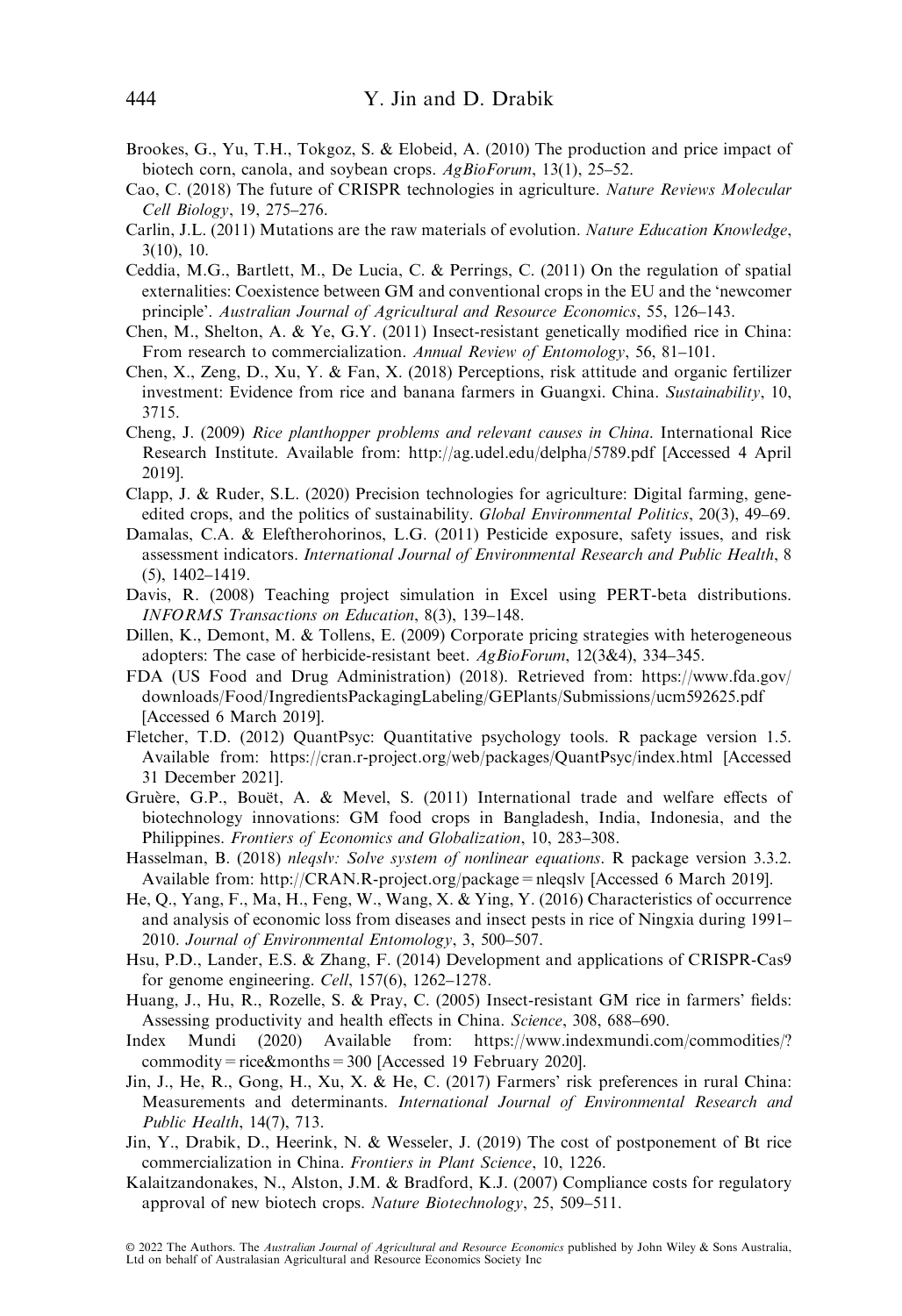- Li, M., Li, X., Zhou, Z., Wu, P., Fang, M., Pan, X. et al. (2016) Reassessment of the four yieldrelated genes Gn1a, DEP1, GS3, and IPA1 in rice using a CRISPR/Cas9 system. Frontiers in Plant Science, 7, 377.
- Lichtenberg, E. & Zilberman, D. (1986) The econometrics of damage control: Why specification matters. American Journal of Agricultural Economics, 68(2), 261–273.
- Liu, E.M. (2013) Time to change what to sow: Risk preferences and technology adoption decisions of cotton farmers in China. The Review of Economics and Statistics, 95(4), 1386– 1403.
- Lu, B. & Snow, A.A. (2005) Gene flow from genetically modified rice and its environmental consequences. BioScience, 55(8), 669–678.
- Lu, H., Luo, T., Fu, H., Wang, L., Tan, Y., Huang, J. et al. (2018) Resistance of rice to insect pests mediated by suppression of serotonin biosynthesis. Nature Plants, 4(6), 338–344.
- National Bureau of Statistics of China (NBSC) (2018) China statistical yearbook 2018. Available from:<http://www.stats.gov.cn/tjsj/ndsj/2018/indexch.htm> [Accessed 10 October 2019].
- NBSC (2020) National data. Available from: [https://data.stats.gov.cn/index.htm](http://data.stats.gov.cn/search.htm?s=%6C34%7A3B%4EA7%91CF) 2001. [Accessed 19 February 2020].
- Peng, S., Tang, Q. & Zpu, Y. (2009) Current status and challenges of rice production in China. Plant Production Science, 12(1), 3–8.
- Pray, C., Ma, D., Huang, J. & Qiao, F. (2001) Impact of Bt cotton in China. World Development, 29(5), 813–825.
- Quaas, M.F. & Baumgärtner, S. (2008) Natural vs. financial insurance in the management of public-good ecosystems. Ecological Economics, 65(2), 397–406.
- R Core Team (2021) R: A language and environment for statistical computing. R Foundation for Statistical Computing. Available from:<http://www.R-project.org/>
- Sun, Y., Zhang, X., Wu, C., He, Y., Ma, Y., Hou, H. et al. (2016) Engineering herbicideresistant rice plants through CRISPR/Cas9-mediated homologous recombination of acetoacetate synthase. Molecular Plant, 9(4), 628–631.
- US Department of Agriculture (USDA) (2018) Secretary Perdue issues USDA statement on plant breeding innovation. Available from: [https://www.usda.gov/media/press-releases/2018/](https://www.usda.gov/media/press-releases/2018/03/28/secretary-perdue-issues-usda-statement-plant-breeding-innovation) [03/28/secretary-perdue-issues-usda-statement-plant-breeding-innovation](https://www.usda.gov/media/press-releases/2018/03/28/secretary-perdue-issues-usda-statement-plant-breeding-innovation) [Accessed 4 March 2019].
- Vyska, M., Cunniffe, N. & Gilligan, C. (2016) Trade-off between disease resistance and crop yield: A landscape-scale mathematical modelling perspective. Journal of Royal Society Interface, 13, 20160451.
- Wang, F., Wang, C., Liu, P., Lei, C., Hao, W., Gao, Y. et al. (2016) Enhanced rice blast resistance by CRISPR/Cas9-targeted mutagenesis of the ERF transcription factor gene OsERF922. PLoS One, 11(4), e0154027.
- Xu, H., Yang, Y., Lu, Y., Zheng, X., Tian, J., Lai, F. et al. (2017) Sustainable management of rice insect pests by non-chemical-insecticide technologies in China. Rice Science, 24(2), 61-72.
- Zhang, C., Shi, G., Shen, J. & Hu, R. (2015) Productivity effect and overuse of pesticide in crop production in China. Journal of Integrative Agriculture, 14(9), 1903–1910.
- Zuhair, S.M.M., Taylor, D.B. & Kramer, R.A. (1992) Choice of utility function form: Its effect on classification of risk preferences and the prediction of farmer decisions. Agricultural Economics, 6, 333–344.